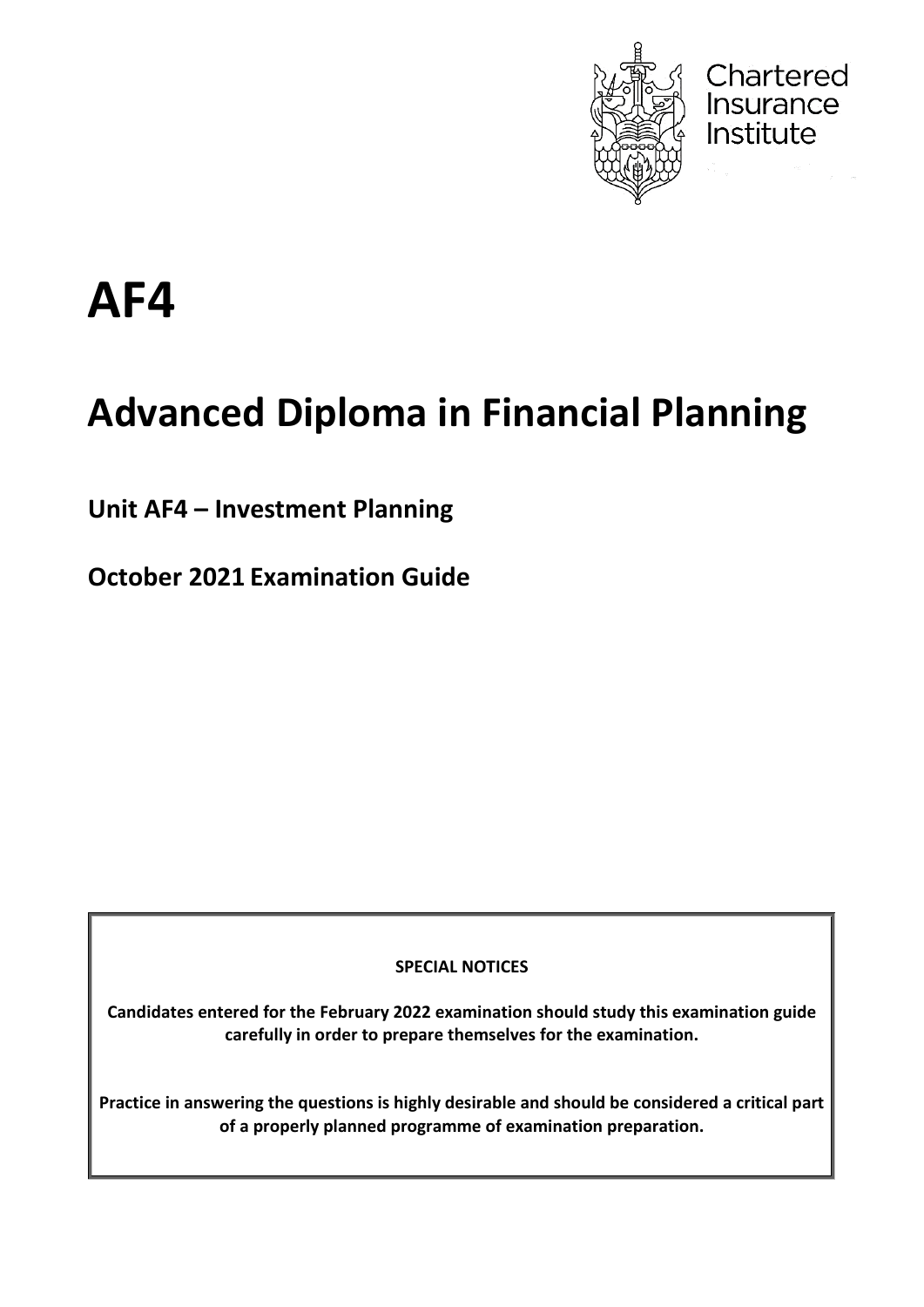# **AF4** – **Investment planning**

# **Contents**

| Question paper 12    |    |
|----------------------|----|
| <b>Model answers</b> |    |
| <b>Tax tables</b>    | 28 |

#### **Published December 2021**

Telephone: 020 8989 8464 Email: [customer.serv@cii.co.uk](mailto:customer.serv@cii.co.uk)

## **Copyright © 2021 The Chartered Insurance Institute. All rights reserved.**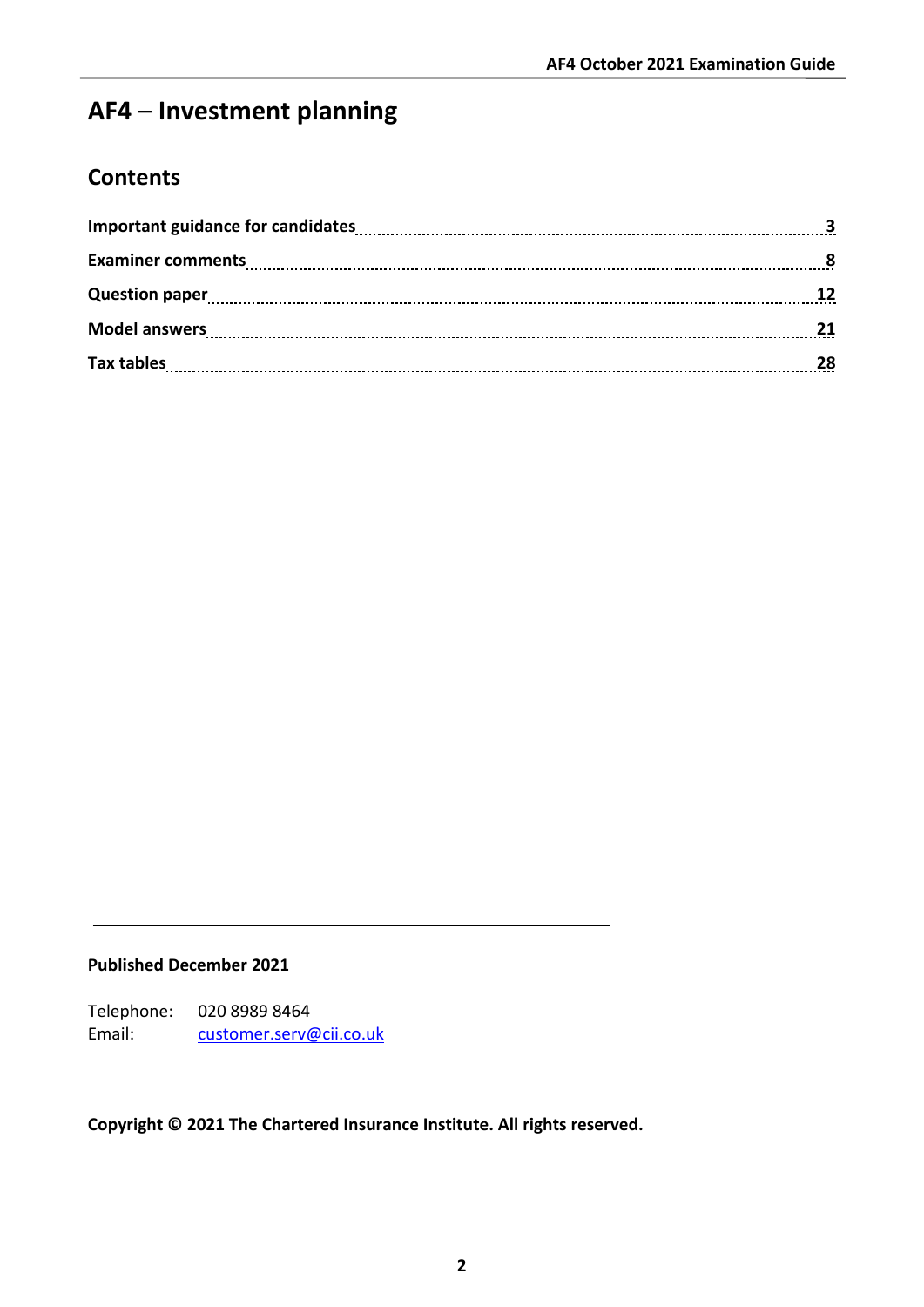# **IMPORTANT GUIDANCE FOR CANDIDATES**

# **Introduction**

The purpose of this Examination Guide is to help you understand how examiners assess candidates' knowledge and their ability to apply this to a case study scenario. You can then use this understanding to help you in your preparation for the examination.

# **Before the examination**

## **Study the syllabus carefully**

This is available online at [www.cii.co.uk.](http://www.cii.co.uk/) All the questions in the examination are based directly on the syllabus. *You will be tested on the syllabus alone,* so it is vital that you are familiar with it.

There are books specifically produced to support your studies that provide coverage of all the syllabus areas, however you should be prepared to read around the subject. This is important particularly if you feel that further information is required to fully understand a topic or an alternative viewpoint is sought. The reading list which can be found with the syllabus provides valuable suggestions.

## **Note the assumed knowledge**

For the Advanced Diploma in Financial Planning, candidates are assumed to have studied the relevant units of the Diploma in Financial Planning or the equivalent. This knowledge is set out on the relevant syllabus.

#### **Read widely**

If you do not have experience in advising clients whose financial needs are relatively sophisticated, *it is quite unrealistic to expect that the study of a single textbook will be sufficient to meet all your requirements.* While books specifically produced to support your studies will provide coverage of all the syllabus areas, you should be prepared to read around the subject. This is important, particularly if you feel that further information is required to fully understand a topic or an alternative viewpoint is sought. It is vital that your knowledge is widened beyond the scope of one book. The reading list which can be found with the syllabus provides valuable suggestions.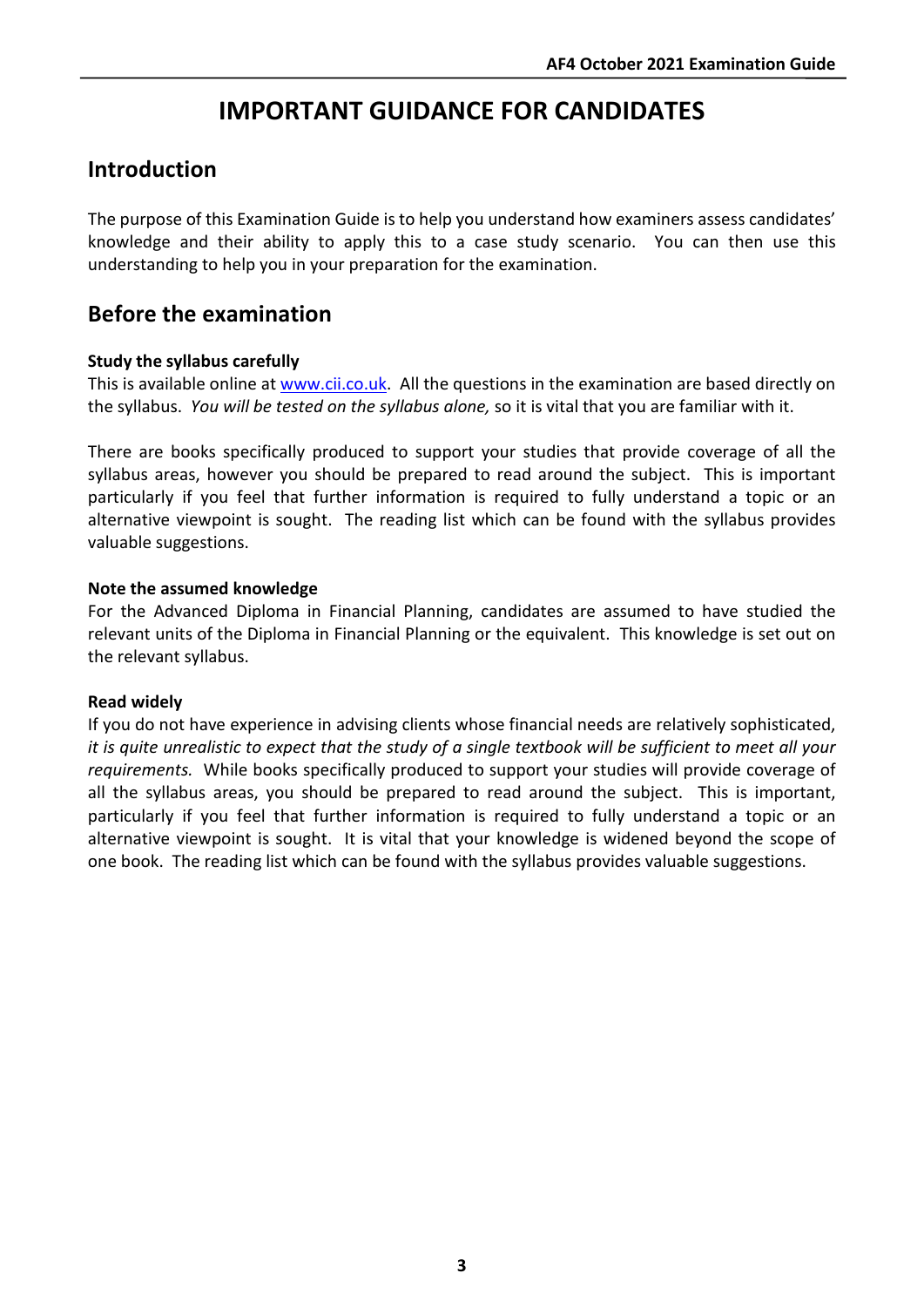#### **Make full use of the Examination Guide**

This Examination Guide contains a full examination paper and model answers. The model answers show the types of responses the examiners are looking for and which would achieve maximum marks, *however, you should note that there are alternative answers to some question parts which would also gain high marks.* For the sake of clarity and brevity not all of these alternative answers are shown.

This guide and previous Examination Guides can be treated as 'mock' examination papers. Attempting them under examination conditions as far as possible, and then comparing your answers to the model ones, should be seen as an essential part of your exam preparation. The examiner's comments on candidates' actual performance in each question provide further valuable guidance. You can obtain copies of the two most recent examination guides free of charge at [www.cii.co.uk.](http://www.cii.co.uk/)

#### **Know the layout of the tax tables**

Familiarise yourself with the information contained within the tax tables printed at the back of each Examination Guide. These tax tables will be provided to candidates as part of the examination paper. The tax tables enable you to concentrate on answering the questions without having to worry about remembering all the information. *Please note that you are not allowed to take your own tax tables into the examination.*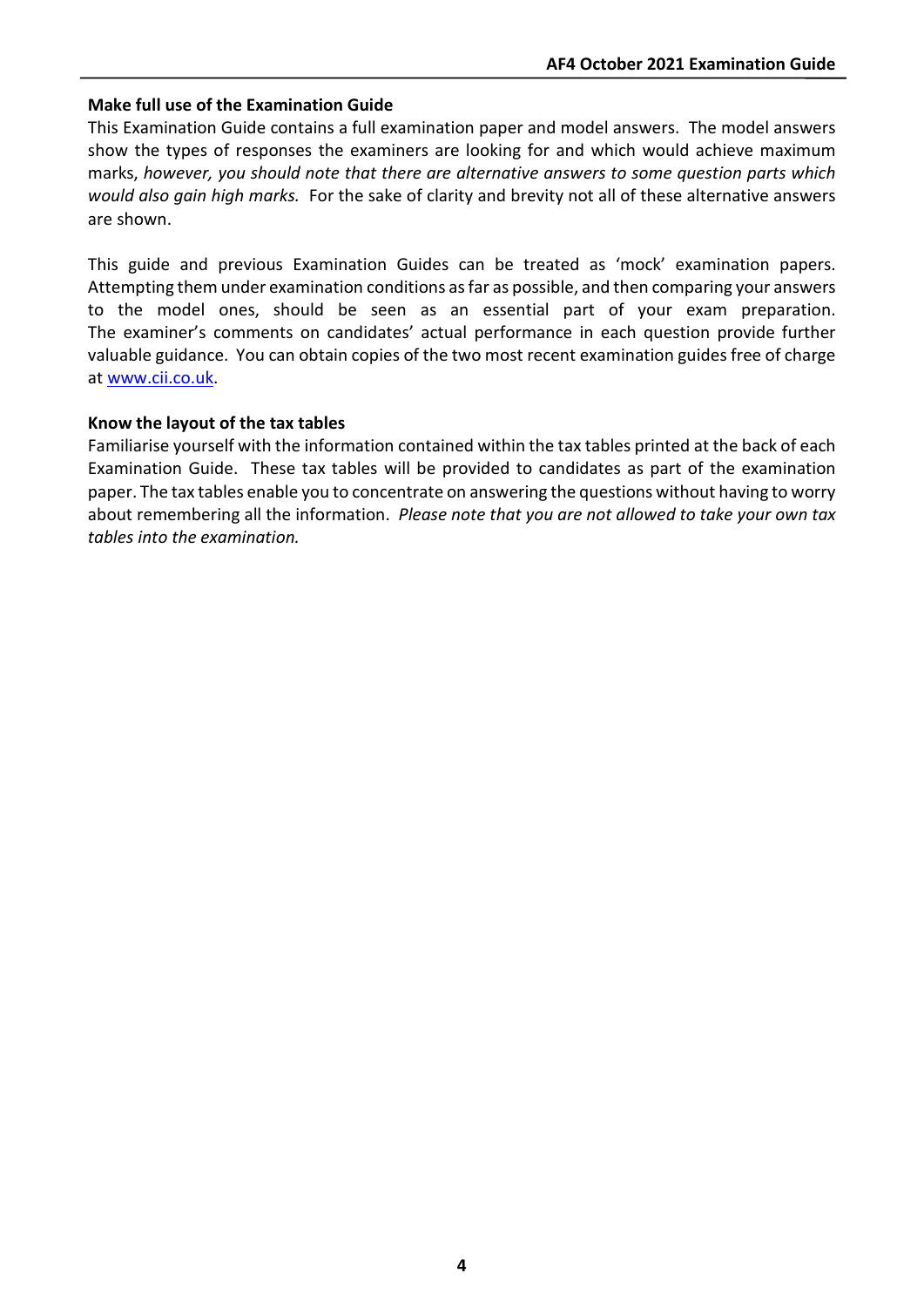#### **Know the structure of the examination**

Assessment is by means of a three-hour written paper in two sections. All questions are compulsory:

**Section A** consists of one case study, worth 80 marks. You will be expected to carry out a variety of tasks, after analysing the information provided.

**Section B** consists of two shorter case studies worth a total of 80 marks. Again you will be expected to carry out a variety of tasks based upon the information provided.

Each question part will clearly show the maximum marks which can be earned.

#### **Appreciate the standard of the examination**

Candidates must demonstrate that they are capable of advising clients *whose overall levels of income and capital require a more sophisticated scheme of investment* than is normally prepared by a level 4 qualified adviser. These clients require a critical appraisal of the various financial planning options available to them.

#### **Read the Assessment information and Exam policies for candidates**

The details of administrative arrangements and the regulations which form the basis of your examination entry are available online at [www.cii.co.uk/qualifications/assessment](http://www.cii.co.uk/qualifications/assessment-information/introduction/)[information/introduction/.](http://www.cii.co.uk/qualifications/assessment-information/introduction/) This is *essential reading* for all candidates. For further information contact Customer Service.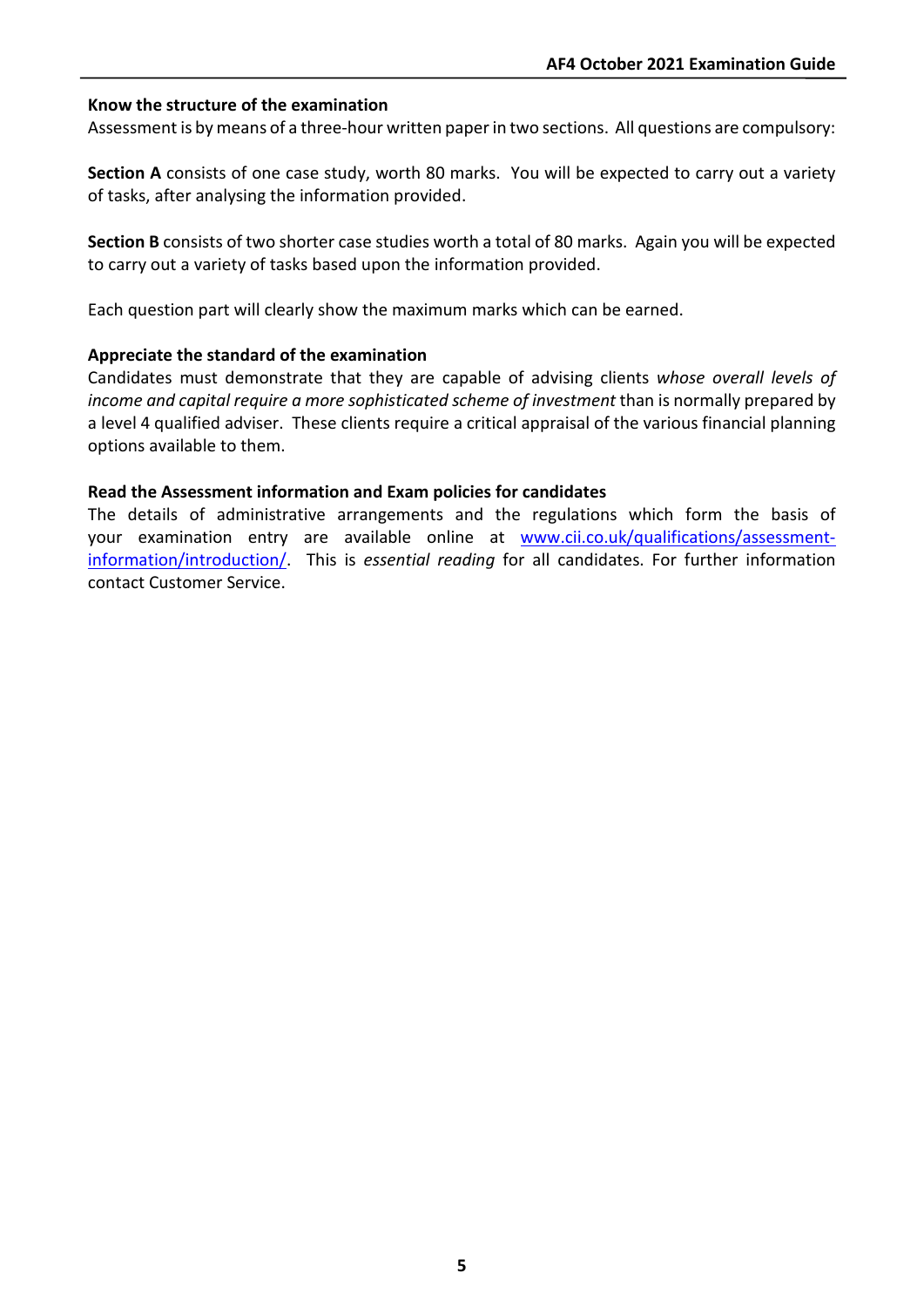# **In the examination**

# **The following will help:**

#### **Spend your time in accordance with the allocation of marks:**

- The marks allocated to each question part are shown on the paper.
- If a question has just two marks allocated, there are likely to be only one or two points for which the examiner is looking for, so a long answer is wasting valuable time.
- Conversely, if a question has 12 marks allocated, a couple of lines will not be an adequate answer. Always remember that if the paper is not completed, your chances of passing will be reduced considerably.
- Do not spend excessive time on any one question; if the time allocation for that question has been used up, leave some space, go on to the next question and return to the incomplete question after you have completed the rest of the paper, if you have time.

#### **Take great care to answer the question that has been set.**

- Many candidates leave the examination room confident that they have written a 'good' paper, only to be surprised when they receive a disappointing result. Often, the explanation for this lies in a failure to think carefully about what the examiner requires before putting pen to paper.
- Highlighting key words and phrases is a technique many candidates find useful.
- The model answers provided in this Examination Guide would gain full marks. Alternative answers that cover the same points and therefore answer the question that has been asked would also gain full marks.

#### **Tackling questions**

Tackle the three questions in whatever order feels most comfortable. Generally, it is better to leave any questions which you find challenging until you have attempted the questions you are confident about. Candidates' should avoid mixing question parts, (for example, 1(a)(i) and (ii) followed by  $2(b)(ii)$  followed by  $1(e)(i)$  as this often leads to candidates unintentionally failing to fully complete the examination paper. This can make the difference between achieving a pass or a narrow fail.

It is vital to label all parts of your answer correctly as many questions have multiple parts to them (for example, question 1(a) may have parts (i), (ii) and (iii)). Failure to fully distinguish between the separate question parts may mean that full credit cannot be awarded. It is also important to note that a full answer must be given to each question part and candidates should not include notes such as 'refer to answer given in 1(b)(i)'.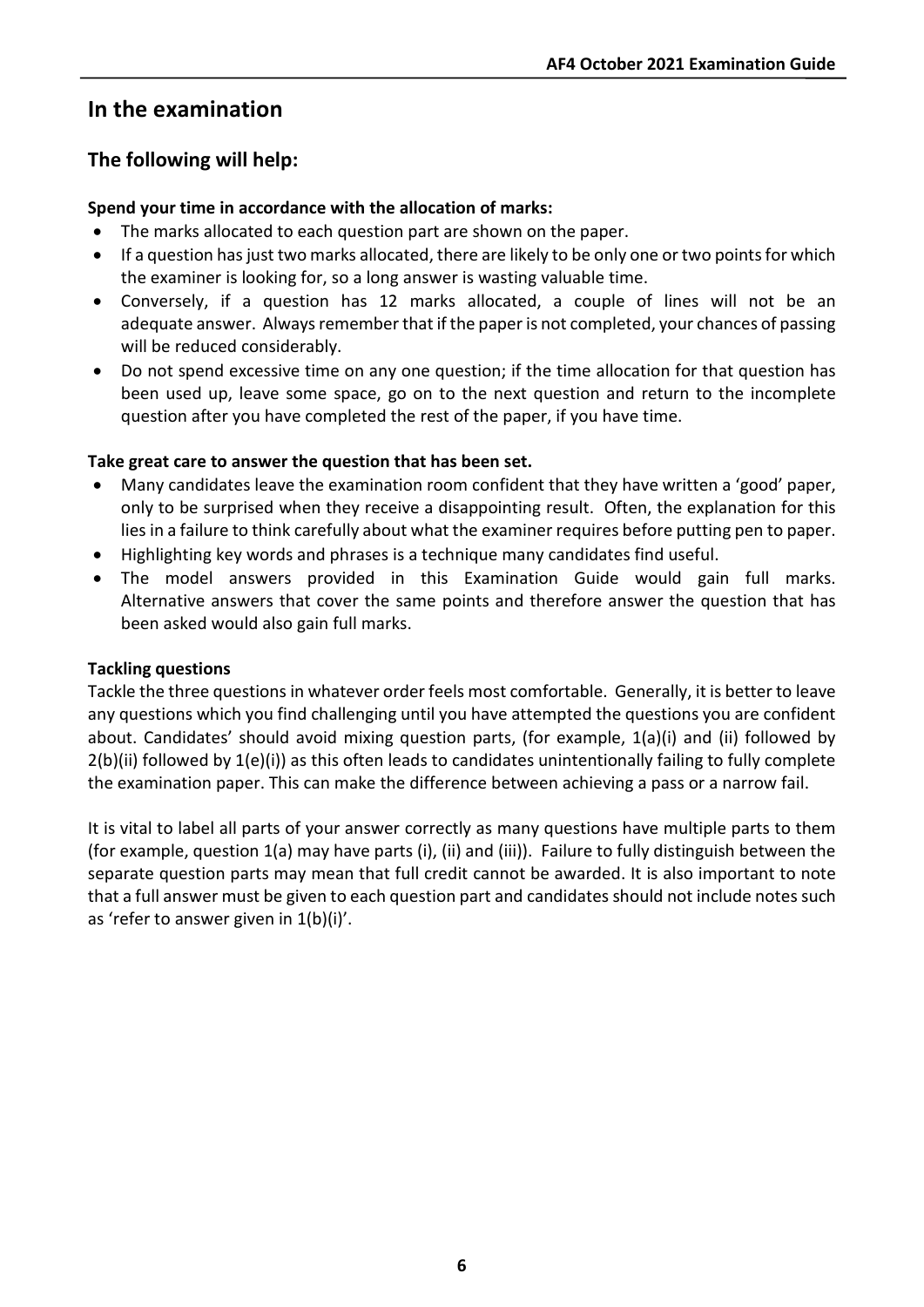#### **Answer format**

Unless the question requires you to produce an answer in a particular format, such as a letter or a report, you should use 'bullet points' or short paragraphs. The model answers indicate what is acceptable for the different types of question.

Where you are asked to perform a calculation, it is important to show **all** the steps in your answer. The majority of the marks will be allocated for demonstrating the correct method of calculation.

Provided handwriting is legible, candidates will **not** lose marks if it is 'untidy'. Similarly, marks are not lost due to poor spelling or grammar.

#### **Calculators**

If you bring a calculator into the examination room, it must be a silent, battery or solar-powered, **non-programmable** calculator. The use of electronic equipment capable of being programmed to hold alphabetical or numerical data and/or formulae is prohibited. You may use a financial or scientific calculator, provided it meets these requirements. The majority of the marks will be allocated for demonstrating the correct method of calculation.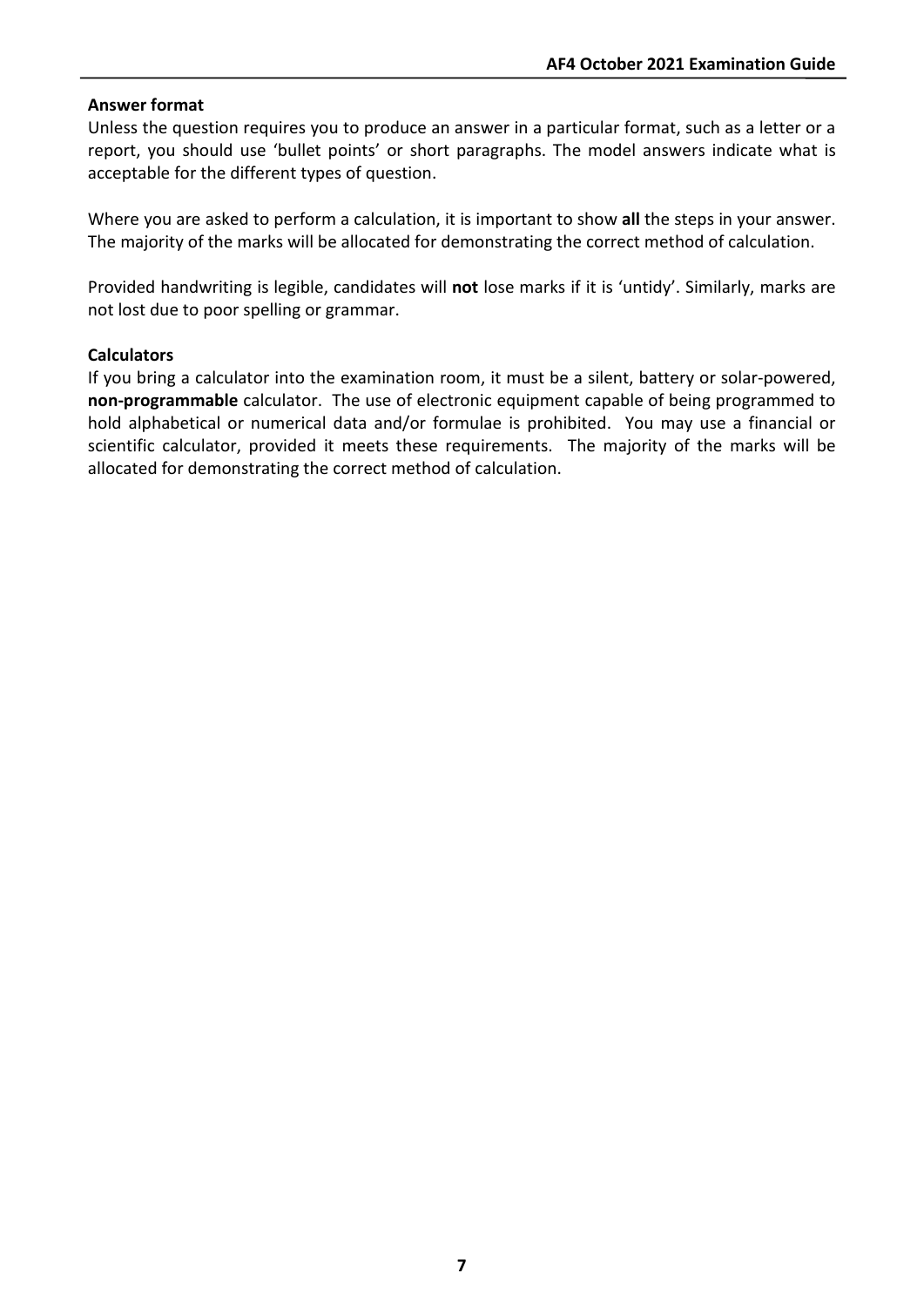# **EXAMINERS' COMMENTS**

## **Candidates' overall performance**

Overall, candidates did not perform as well as the previous sitting in June 2021.

The exam tests 'core' and 'peripheral' content from across the syllabus, offering a wide mix of questions from across all seven learning outcomes. This allowed well-prepared candidates the opportunity to perform to a pass standard.

The June 2021 sitting was postponed from earlier in the year and this provided candidates with an extended period for revision. In contrast, many candidates for the October 2021 may have 'rushed' their revision and were not well-prepared. As a consequence, their answers to several question-parts demonstrated superficial knowledge and understanding of the relevant areas of the syllabus.

Across the calculation questions, the majority of candidates showed all the relevant workings and those who did not perform well either used an incorrect value(s) or did not show all of the stages of their working. In some calculation questions, candidates applied values different to those set out in the table of the relevant case study.

In some questions, there was a tendency for candidates to duplicate their answers across different question-parts, for example repeating the distinct points from their answer to part (i) in their answer to part (ii). As review of previous exam guides will show, the same marks are very rarely awarded more than once within a question. Also, there was some evidence of candidates repeating content from previous exam guides, on occasions almost verbatim, for question(s) that were worded similarly to previous paper(s).

In addition, as set out more fully in the respective questions below, a number of candidates either answered the two question-parts the wrong way around or duplicated their answer across both question-parts, in effect hedging their answers.

It was pleasing to see that fewer candidates wrote expansive, narrative-style answers, in favour of more candidates answering with a succinct, bullet-point focused style. This produces a more effective exam technique and in general results in more marks being awarded. This behaviour has been highlighted in previous exam guides and is being adopted by an increasing proportion of candidates in each subsequent sitting. This has contributed to a shift toward more focused, efficient answer scripts.

A well-prepared candidate having undertaken robust revision across the learning outcomes would have been able to achieve the pass standard.

#### **Question 1**

In part (a) candidates performed very well, with the majority of candidates achieving all the available marks in part (a)(i). In part (a)(ii), most candidates identified half of the available marks, with better prepared candidates also being awarded the '*only suited to equity'* and on occasions '*doesn't explain source'* marks.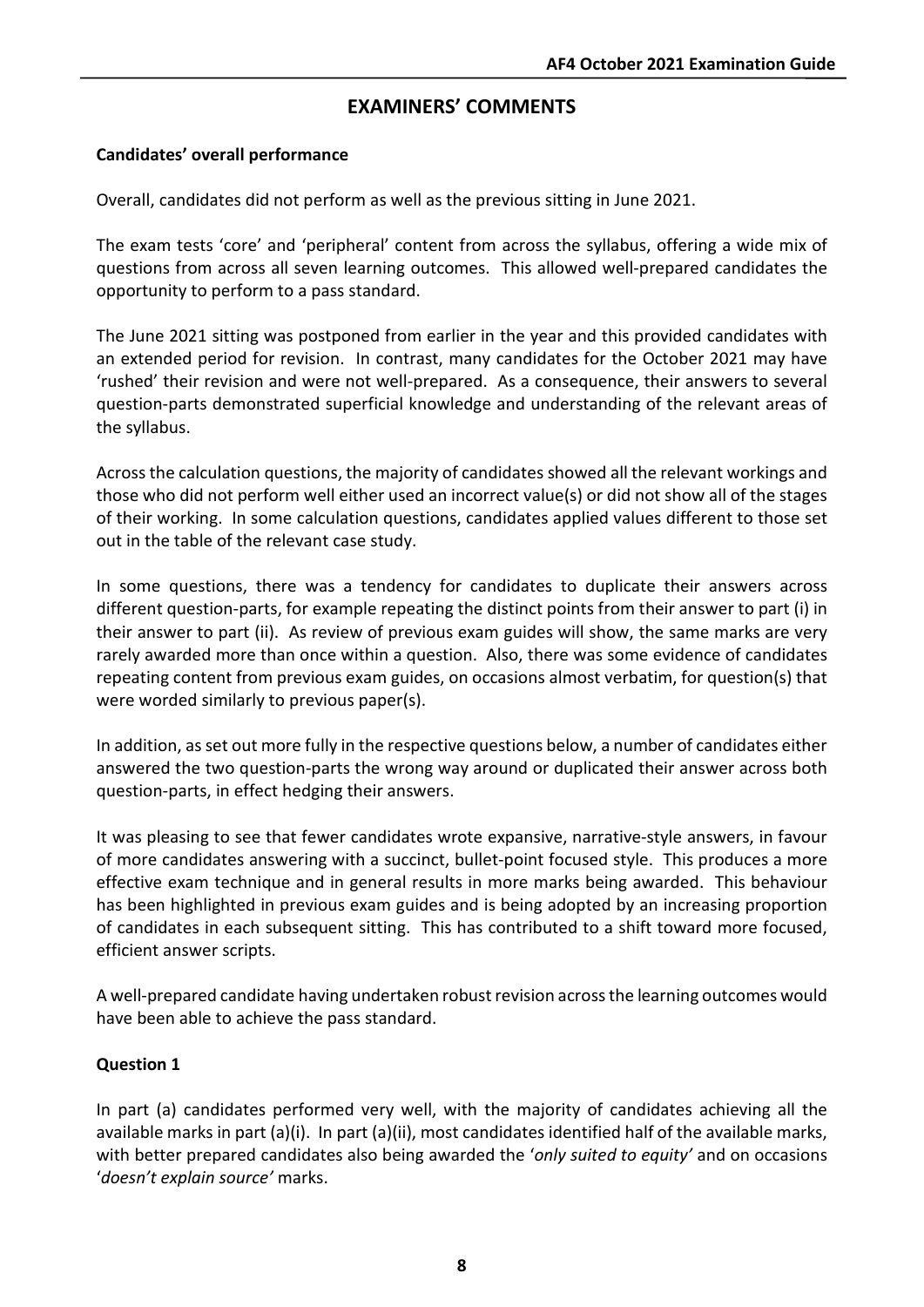Candidates did not perform well in part (b). In part (b)(i), many candidates included '*market risk'* despite it being excluded from the answer and in part (b)(ii) many candidates duplicated their answers to part (b)(i) despite this again being excluded in the question. Those candidates who did not perform well listed risks not relevant to a UK equities fund, e.g. 'currency risk'; 'duration risk' and 'credit risk'. Candidates did not distinguish between risks that are distinct to open and closed-ended collective funds, and often stated closed-ended risks for open-ended funds and vice versa. Better prepared candidates did identify the distinct risks in both question-parts.

In part (c) candidates performed well. It was pleasing to see in part (c)(i), almost all candidates were awarded maximum marks. In part (c)(ii), candidates performed adequately although a notable proportion of candidates who achieved maximum marks in part (c)(i) were not awarded any marks in part (c)(ii). In part (c)(iii) the majority of candidates synthesised the data from part (c)(ii) to identify both available marks, although some good candidates who had been awarded all the marks in part (c)(ii) then did not get the part (c)(iii) marks, offering an answer that contradicted the values they had correctly calculated in part (c)(ii).

It was pleasing to see candidates performed well in part  $(d)$ . In part  $(d)(i)$  the majority of candidates were awarded all the available marks, however many candidates believed that Clara could subscribe to a Lifetime ISA. In part (d)(ii) candidates performed very well and it was clear that robust revision had been undertaken around the rules of a LISA. Candidates who did not perform well in this question-part either stated general features of a stocks & shares ISA or stated incorrect rules for a LISA, notably the correct criteria for penalty-free withdrawal.

In part (d)(iii) candidates performed adequately. In part (d)(iv) candidates performed well with many being awarded the maximum marks available. It is the second time that the additional permitted subscription (APS) has been tested and it is encouraging to see that candidates performed better on this occasion than the first, which suggests study of previous exam guides is supporting effective revision.

Part (e) was related to question part (b) in that both were testing differences between open and closed-ended collective funds with candidates performing adequately. Given that almost all retail investment products used by investment advisers are collective funds, it is surprising that there is a lack of basic understanding. This suggests that candidate knowledge is superficial which is why this area of the syllabus will continue to be tested regularly. Those candidates who did not perform well in either got the factors the wrong way around, e.g. in part (d)(i) stating open-ended features for an investment trust and closed-ended features for an OEIC, or simply duplicated their answer to part (d)(i) in part (d)(ii).

In part (f) candidates performed very well. This style of question, comparing different types of products, reflects the application of investment planning and is usually well-received by those candidates who are involved in this activity in their daily roles. Most candidates achieved the majority, if not all, of the marks available.

## **Question 2**

In part (a) candidates performed well. As with Question 1 part (f), this style of question has been used before and is answered well by candidates, demonstrating detailed knowledge.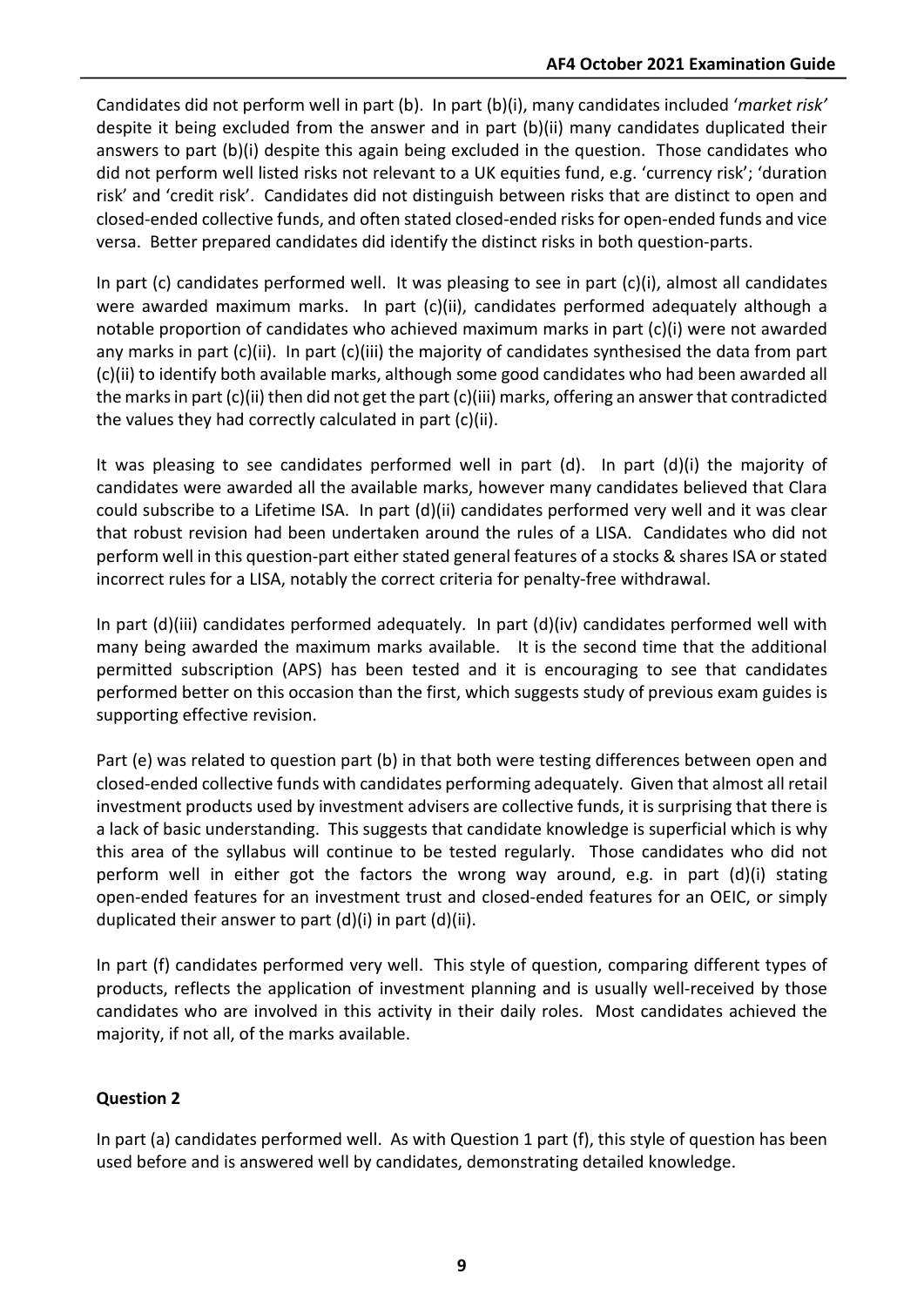In part (b) candidates performed adequately. In part (b)(i) most candidates gained all the available marks, with only a small number getting the periods the wrong way around, i.e. up to three years before/one year after. In part (b)(ii) candidates performed adequately. The rules of tax-sheltered products such as enterprise investment schemes (EIS) are core content and candidates revise accordingly with a good level of baseline knowledge. However, several candidates did not perform well as they duplicated their answers to part (b)(i) in part (b)(ii).

In part (c) candidates did not perform well. Part (c) was specifically set as a different question to part (b) in order to test seed enterprise investment schemes (SEIS) separately to EIS. However, the majority of candidates did not perform well as they did not know the SEIS tax treatment for capital gains tax (CGT). In addition, many candidates based their answer on Anshul's entire gain being eligible for investment into a SEIS rather than using the correct SEIS limit. While the majority of candidates knew the maximum Income Tax relief that could be claimed, too many candidates applied incorrect rates for the CGT relief, with many candidates using Income Tax rates to calculate CGT reliefs.

In part (d) a high proportion of candidates performed well and correctly connected the case study content with the relevant behaviour to state valid reasons for the behaviours.

In part (e) candidates performed well. This syllabus area was tested for the first-time and it was pleasing to see how well candidates performed in part (e)(i), with the majority being awarded in the upper half of the available marks. Candidates who performed well in part (e)(i) generally then did so in part (e)(ii) although a reasonable number did not perform well in part (b)(ii), stating factors/limitations relating to Modern Portfolio Theory (MPT) or the Capital Asset Pricing Model (CAPM). In part (e)(iii) candidates performed adequately although, as with part (e)(ii), too many candidates simply listed factors/limitations of MPT or CAPM.

## **Question 3**

In part (a) candidates performed well. Return on equity (ROE) and return on capital employed (ROCE) are core formulae that are tested frequently and revised accordingly by candidates. In part (a)(i) the majority of candidates gained the majority of the available marks, with a good proportion being awarded maximum marks. Those candidates who did not perform well omitted the long-term liabilities from the calculation. It was pleasing to see that the majority of candidates expressed the output in percentage terms. In part (a)(ii) almost all candidates gained over half the marks available.

In part (b) candidates performed adequately. In part (b)(i) most candidates were awarded half of the available marks. Candidates who did not perform well either did not show all their workings or added the long-term liabilities to the current liabilities. In part (b)(ii) the majority of candidates were awarded the majority of the available marks.

In part (b)(iii) candidates either performed very well, with several being awarded all of the available marks, or very poorly. For the latter, candidates' answers generally either stated 'assets' and 'liabilities' as the two headings, with many then listing categories of each as would be contained within a factfind or listed various types of assets, including retail investment products and investment asset classes, unrelated to a company's accounts. While AF4 is not an accountancy exam, company accounts are identified at learning outcome level as being within the syllabus and are covered comprehensively within both the R02 and AF4 study texts. Candidates should expect this area of the syllabus to be tested on an occasional basis.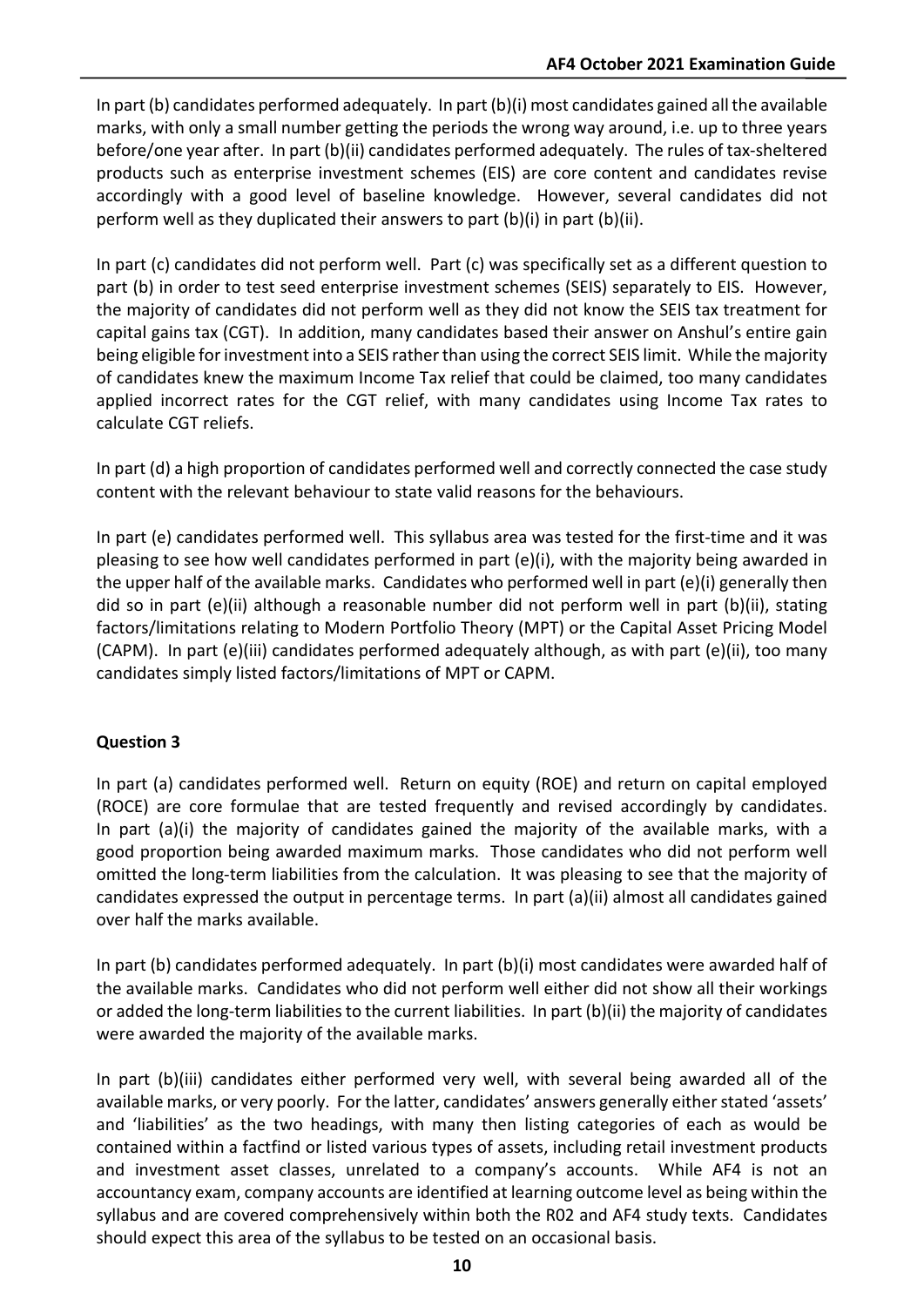In part (c) candidates performed adequately. In part (c)(i) those that did not perform well generally either stated components of the current account or balance of payments, or listed vague, economic and monetary terms. In part (c)(ii) the majority of candidates were awarded all the available marks, which was surprising as some of these candidates had not gained any marks in part (c)(i) but then achieved all the available marks in part (c)(ii), which suggested they knew the purpose of the capital account but not its components.

In part (c)(iii) candidates did not perform well, with the majority gaining less than half of the available marks. Candidate knowledge of macro-economics is generally poor despite it being identified at learning outcome level and well-covered within the study texts. As in question 2 part (e)(iii), many candidates who did not perform stated factors relating to MPT and CAPM, as well as in part (c)(iii) stated the role of monetary policy within an economy.

In part (d) candidates performed adequately. The majority of candidates were awarded half of the available marks, with some better prepared candidates being awarded all the available marks. A significant number of candidates answered with a list of the individual components that make up the ongoing charge figure (OCF) rather than a description of what is meant by the OCF itself.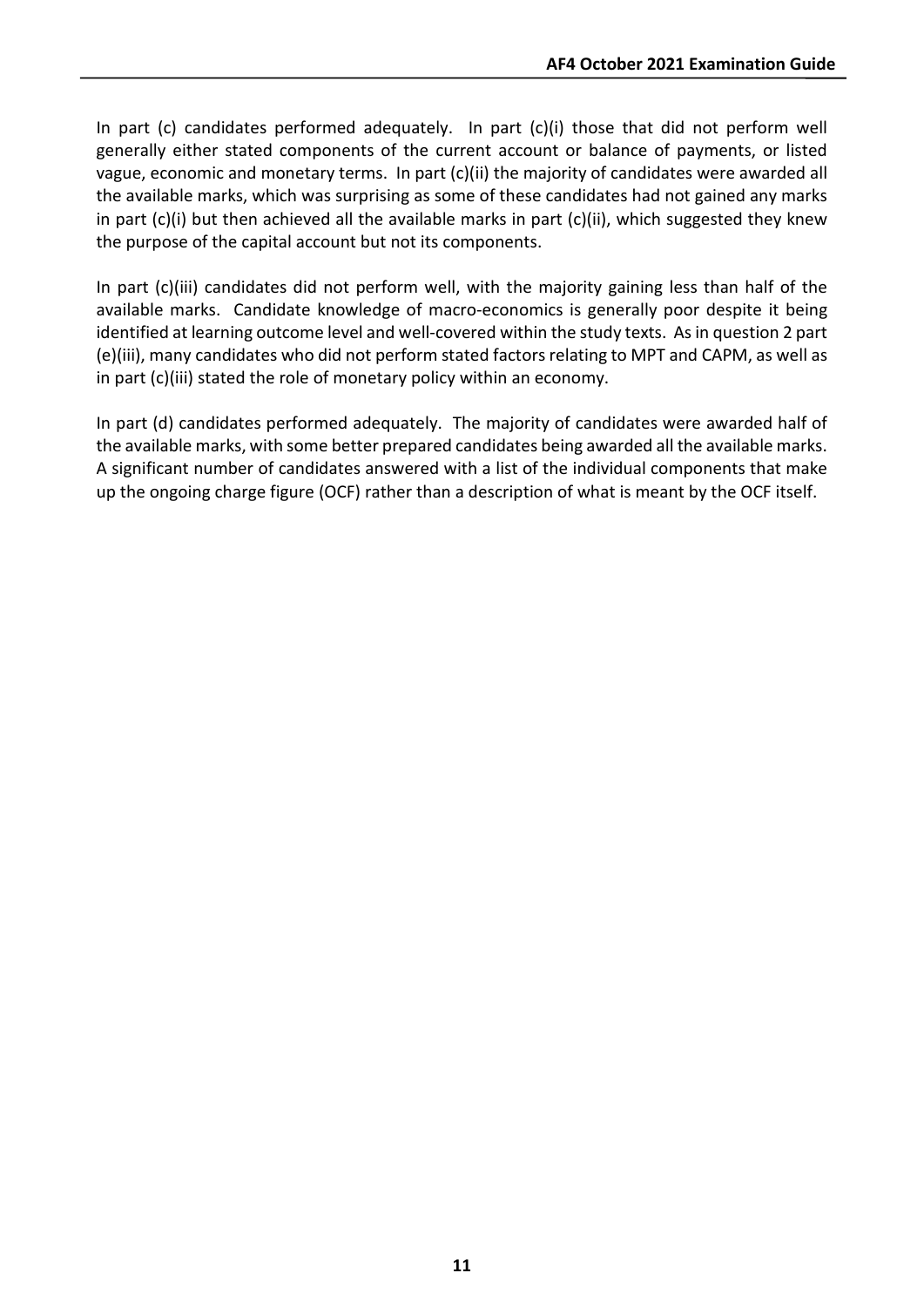

Chartered Insurance Institute

# **AF4**

# **Advanced Diploma in Financial Planning**

# **Unit AF4 – Investment planning**

# **October 2021 examination**

## **SPECIAL NOTICES**

**All questions in this paper are based on English law and practice applicable in the tax year 2021/2022, unless stated otherwise in the question, and should be answered accordingly.**

**It should be assumed that all individuals are domiciled and resident in the UK unless otherwise stated.**

## **Instructions**

- Three hours are allowed for this paper.
- **Do not begin writing until the invigilator instructs you to.**
- **Read the instructions on page 3 carefully before answering any questions.**
- Provide the information requested on the answer book and form B.
- You are allowed to write on the inside pages of this question paper, but you must **NOT** write your name, candidate number, PIN or any other identification anywhere on this question paper.
- The answer book and this question paper must **both be handed in personally by you** to the invigilator before you leave the examination room. **Failure to comply with this regulation will result in your paper not being marked and you may be prevented from entering this examination in the future.**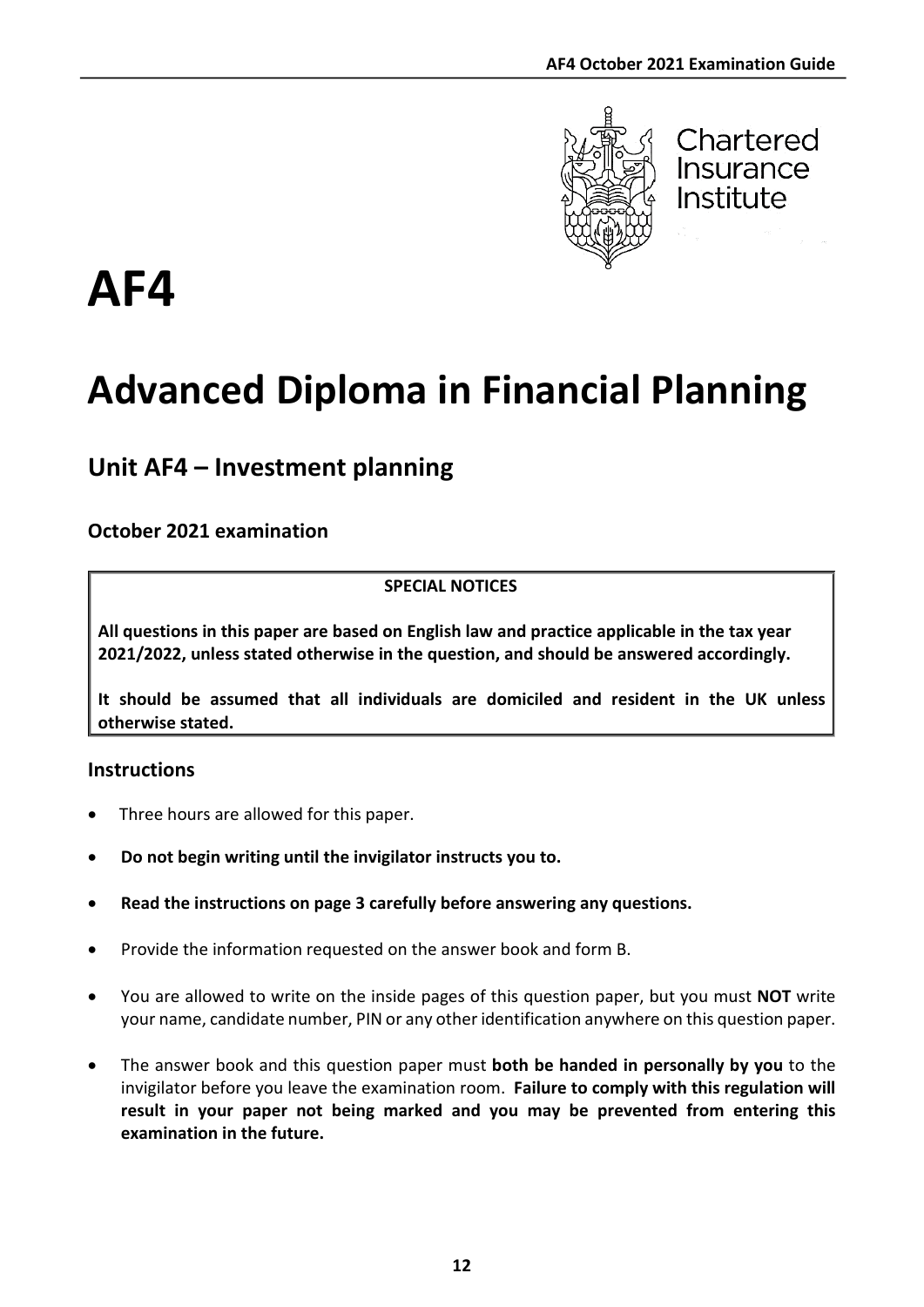# **Unit AF4 – Investment planning**

# **Instructions to candidates**

## **Read the instructions below before answering any questions**

- **Three hours** are allowed for this paper which carries a total of 160 marks as follows:
- Section A: 80 marks
- Section B: 80 marks
- You are advised to spend approximately 90 minutes on Section A and 90 minutes on Section B.
- You are strongly advised to attempt **all** questions to gain maximum possible marks. The number of marks allocated to each question part is given next to the question and you should spend your time in accordance with that allocation.
- Read carefully all questions and information provided before starting to answer. Your answer will be marked strictly in accordance with the question set.
- You may find it helpful in some places to make rough notes in the answer booklet. If you do this, you should cross through these notes before you hand in the booklet.
- It is important to show all steps in a calculation, even if you have used a calculator.
- If you bring a calculator into the examination room, it must be a silent, battery or solar-powered, non-programmable calculator. The use of electronic equipment capable of being programmed to hold alphabetic or numerical data and/or formulae is prohibited. You may use a financial or scientific calculator, provided it meets these requirements.
- Tax tables are provided at the back of this question paper.
- Answer each question on a new page and leave six lines blank after each question part.

**Subject to providing sufficient detail you are advised to be as brief and concise as possible, using note format and short sentences on separate lines wherever possible.**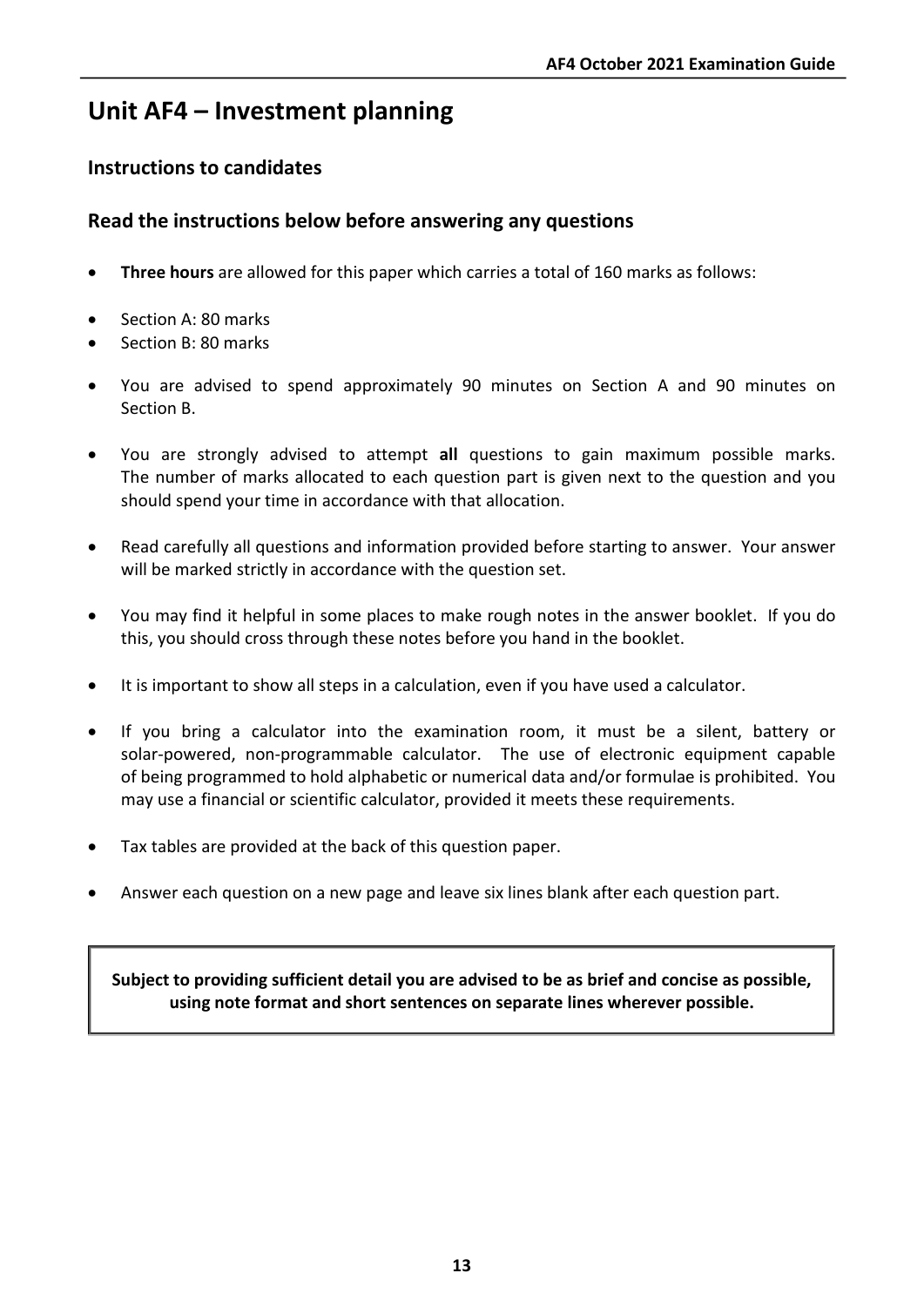#### **SECTION A**

#### **This question is compulsory and carries 80 marks**

#### **Question 1**

**Read carefully all information provided in the case study before attempting the questions. Your answers should take into account the clients' circumstances as set out in the case study. Please carry out ALL of the tasks (a), (b), (c), (d), (e) and (f) which follow.**

Lucy and Clara are new retail clients of an authorised advisory firm. Lucy, aged 38, is a basic rate taxpayer and Clara, aged 40, is a higher rate taxpayer.

Lucy and Clara have been in a civil partnership for several years. They would like to purchase a property together in three years' time. Both are employed and members of workplace pensions via auto-enrolment, although they would like to consider non-pension products to meet their long-term investment needs.

Lucy contributes £100 per month to a Help to Buy ISA and the current value of the plan is £8,000. Clara invests equally in two collective funds within a general investment account (GIA).

Value Opportunities Fund is an open-ended investment company (OEIC) that invests in value-orientated large cap UK equities. Details relating to its recent performance are set out in **Table 1** below.

#### **Table 1**

| <b>Expected</b> | Actual        | Risk-free rate   Actual | portfolio return | Portfolio |
|-----------------|---------------|-------------------------|------------------|-----------|
| market return   | market return | of return               |                  | beta      |
| 6.2%            | 4.5%          | 0.1%                    | 5.1%             | 1.3       |

Tech Trust plc is a UK-listed investment trust that invests globally in early-stage and start-up technology companies. Details of its recent performance and asset allocation are set out in **Table 2** below.

#### **Table 2**

|                          | UK  | <b>North America</b>   Asia |    | <b>Frontier Markets</b> |
|--------------------------|-----|-----------------------------|----|-------------------------|
| <b>Fund Allocation %</b> |     | 25                          | 40 | 20                      |
| Fund Performance %       | 1 ግ | _o                          | -n |                         |

The contributions to the benchmark's overall return for Tech Trust plc are 1.5% for the UK; 4% for North America; 5% for Asia and 6% for Frontier Markets.

Clara has asked the adviser to explain the difference between an OEIC and an investment trust. She is also confused by all the documentation received from the investment providers and would like to know more about how they are priced.

In addition to the value of their existing investments, Lucy and Clara would like to accumulate at least £25,000 over the next three years in order to assist with the property purchase. They would then like to continue with long-term savings but are reluctant to commit to using only pension products as they do not believe they are flexible enough to meet their needs. Both describe themselves as having a balanced attitude to risk but have never previously discussed the concept of risk in any detail.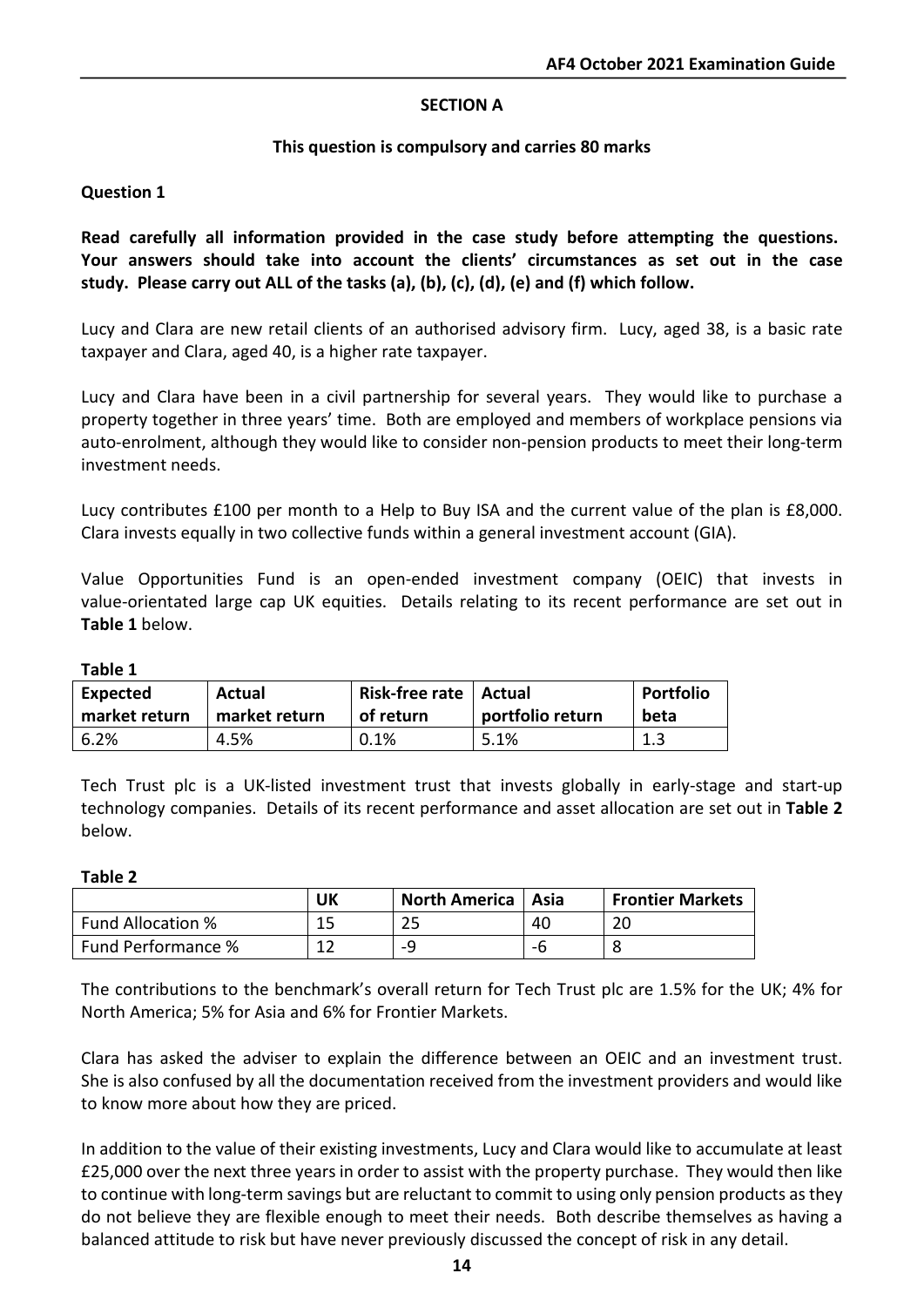## **Questions**

*To gain maximum marks for calculations you must show all your workings and express your answer to two decimal places.*

| (a) | (i)   | Calculate, showing all your workings, the alpha for the Value Opportunities Fund.                                                                                                                                | (6) |
|-----|-------|------------------------------------------------------------------------------------------------------------------------------------------------------------------------------------------------------------------|-----|
|     | (ii)  | State four limitations of using alpha to measure a fund's performance.                                                                                                                                           | (4) |
| (b) | (i)   | Identify and explain briefly four main types of investment risk that would be<br>relevant to Clara's investment in the Value Opportunities Fund. Exclude market<br>risk from your answer.                        | (8) |
|     | (ii)  | Identify and explain briefly four additional main types of investment risk that<br>would be relevant to Clara investing in Tech Trust plc. Exclude those risks<br>contained in your answer to part (b)(i) above. | (8) |
| (c) | (i)   | Calculate, showing all your workings, the overall return of Tech Trust plc.                                                                                                                                      | (5) |
|     | (ii)  | Calculate, showing all your workings, the relative performance of each of Tech<br>Trust plc's geographical allocations against their respective benchmark returns.                                               | (4) |
|     | (iii) | Identify the geographical allocation that has made the greatest impact on Tech<br>Trust plc's performance relative to its benchmark, based upon your answer to<br>part (c)(ii) above, and state the reason.      | (2) |
| (d) | (i)   | State the maximum amount that Lucy and Clara could each contribute to a<br>Lifetime ISA in its first year and any Government bonus that may be payable.                                                          | (3) |
|     | (ii)  | Explain the main contribution and withdrawal rules for a Lifetime ISA. Exclude<br>your answers to part (d)(i) above.                                                                                             | (8) |
|     | (iii) | Outline the options available to Lucy in respect of her existing Help to Buy ISA.                                                                                                                                | (4) |
|     | (iv)  | State the information that an ISA administrator would require in order to process<br>an additional permitted subscription (APS) request by a surviving civil partner.                                            | (6) |

#### **QUESTIONS CONTINUE OVER THE PAGE**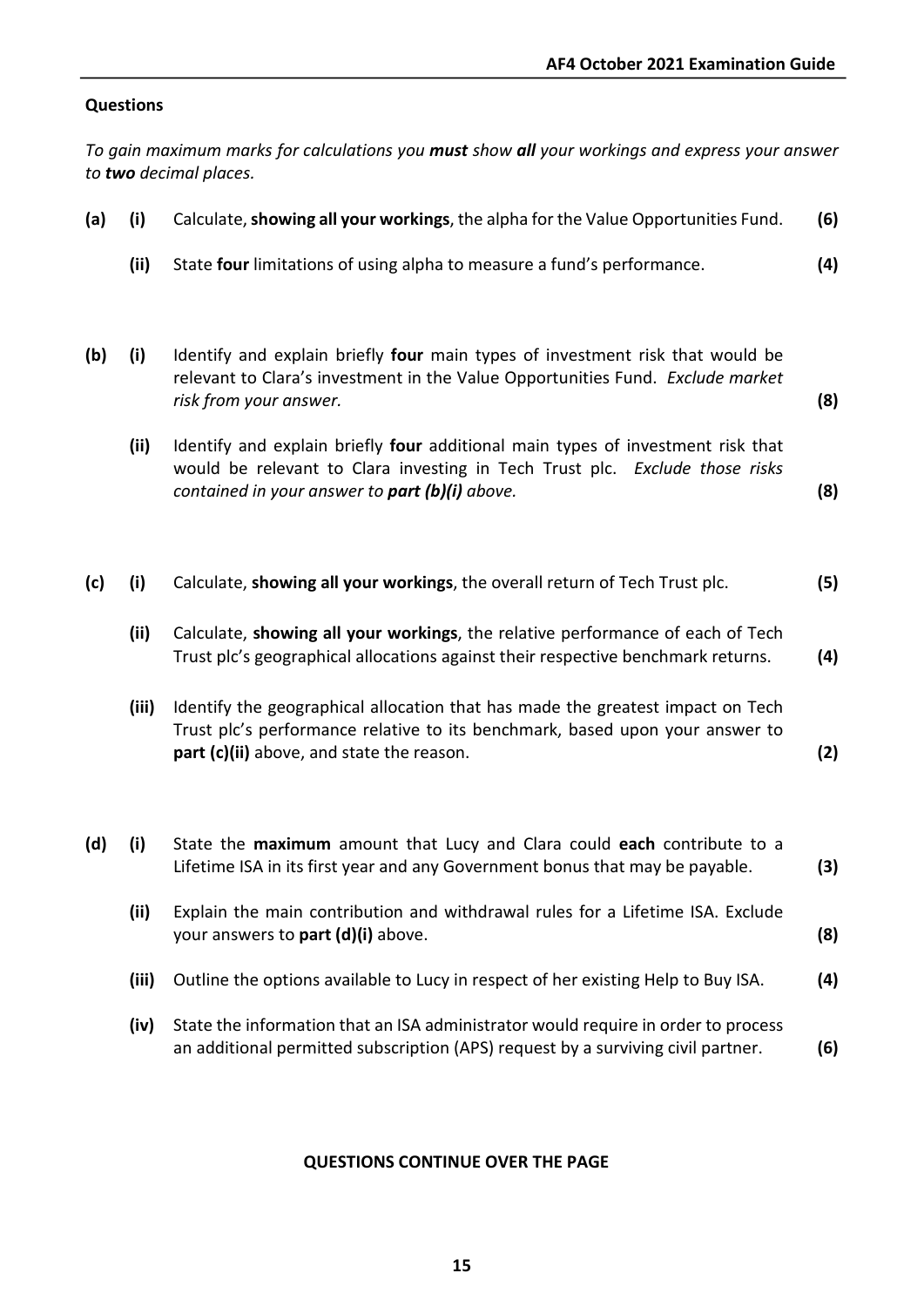- **(e) (i)** Describe the main differences in the **structure** of an OEIC and an Investment Trust. **(8)**
	- **(ii)** Describe the main differences in the **pricing** of an OEIC and an Investment Trust. **(8)**
- **(f)** Identify **three** advantages and **three** disadvantages of using a GIA for retirement planning, compared to a workplace pension, to meet Lucy and Clara's needs. **(6)**

**Total marks available for this question: (80)**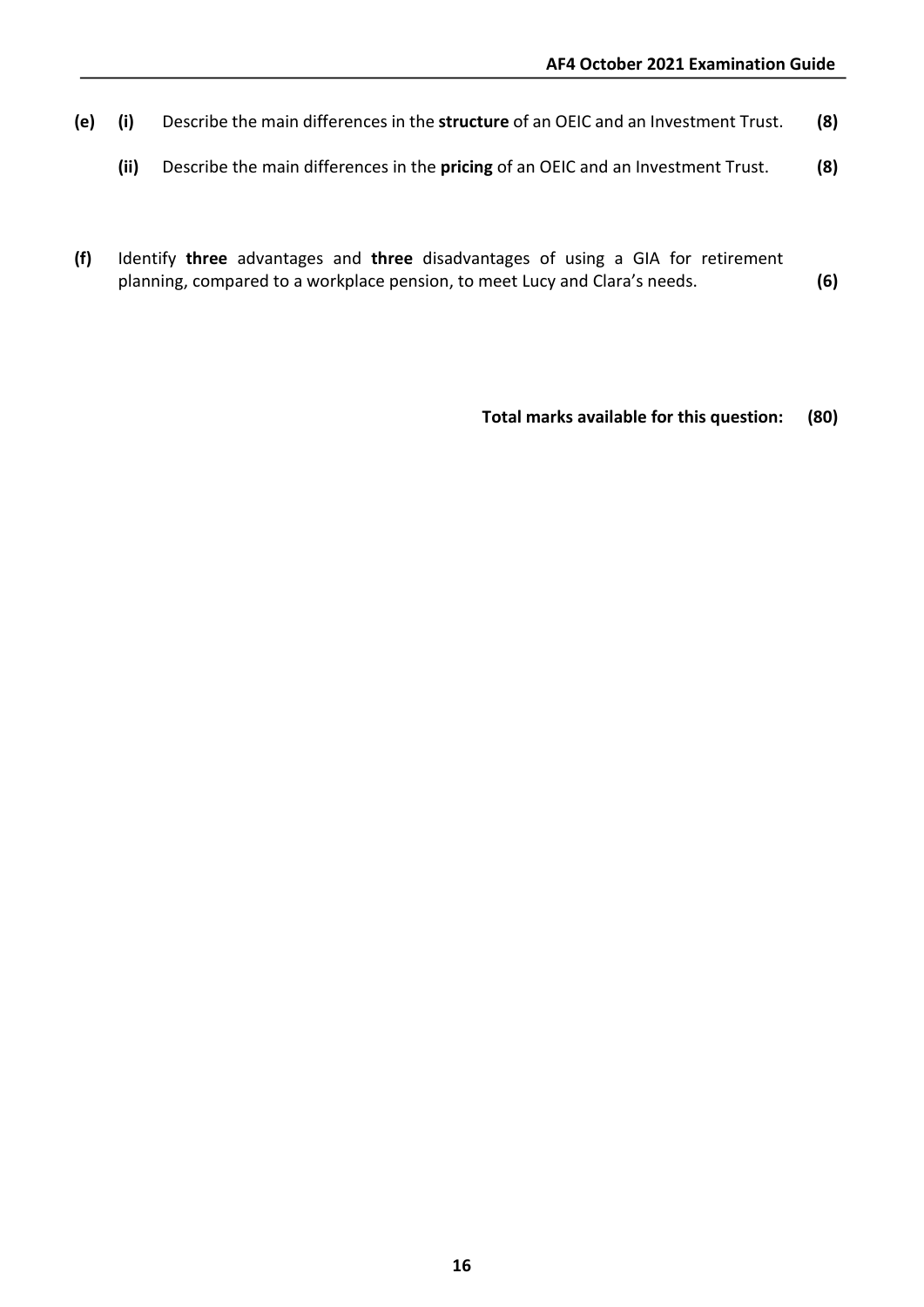#### **SECTION B**

#### **Both questions in this section are compulsory and carry an overall total of 80 marks**

#### **Question 2**

**Read carefully all information provided in the case study before attempting the questions. Your answers should take into account the client's circumstances as set out in the case study. Please carry out ALL of the tasks (a), (b), (c), (d) and (e) which follow.**

Anshul, aged 63, is a director and majority shareholder in a manufacturing business. He is considering partial retirement and has received an offer to sell one third of his shareholding for £500,000.

Anshul has a portfolio of collective funds that he has accumulated over at least two decades, mainly from direct offers advertisements. Anshul has told his financial adviser that he does not retain all the correspondence he is sent by the providers, and this makes completion of his self-assessment return difficult. Anshul's financial adviser has recommended previously that these should be consolidated onto a platform although Anshul has not yet proceeded with this recommendation. The previous suitability report highlighted how Stochastic modelling could assist Anshul with his long-term financial planning.

In respect of his financial planning objectives, Anshul wants any investment to be as tax efficient as possible and has asked his adviser to evaluate Enterprise Investment scheme (EIS) and Seed Enterprise investment scheme (SEIS) products. Anshul has not previously invested into an EIS or SEIS.

In recent years, Anshul has been receiving dividends declared by the business at a level of 7% per annum. As Anshul has become used to receiving this level of dividend income, his main objective is to generate a high level of income from any sale proceeds. Capital appreciation is of secondary importance to him due to his residual shareholding in the business.

Anshul's financial adviser has spoken with Anshul's accountant who has indicated that £350,000 of the partial sale would be subject to Capital Gains Tax (CGT).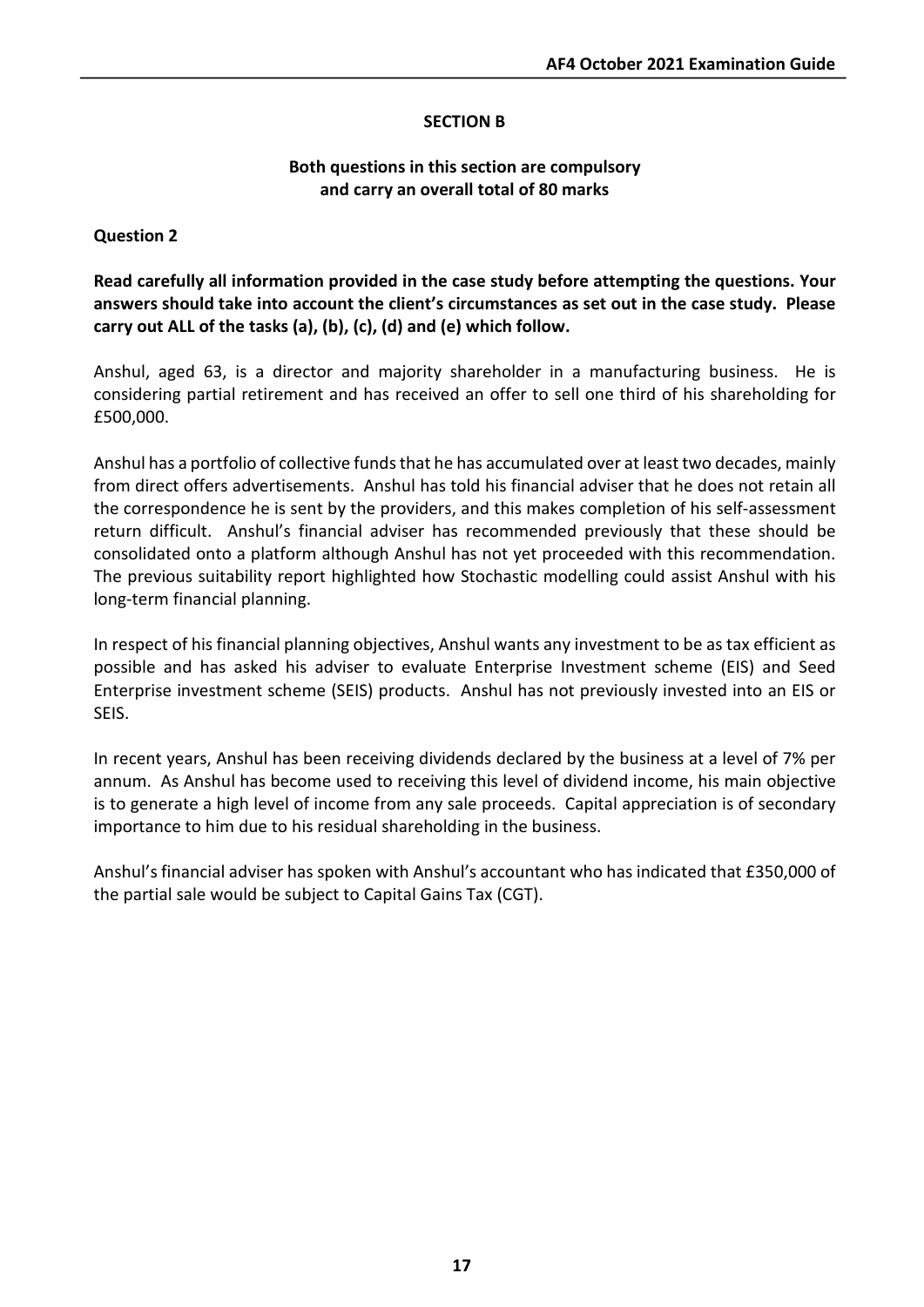## **Questions**

|     |           | To gain maximum marks for calculations you <b>must</b> show all your workings and express your answer to<br>two decimal places.                                                      |     |
|-----|-----------|--------------------------------------------------------------------------------------------------------------------------------------------------------------------------------------|-----|
| (a) | platform. | Identify six main benefits to Anshul of consolidating his existing collective funds onto a                                                                                           | (6) |
| (b) | (i)       | State the time limits within which CGT deferral relief would be available to Anshul<br>on a new investment into an EIS. Assume that the sale of the shares completes in<br>May 2022. | (3) |
|     | (ii)      | Explain briefly the CGT rules of any new investment into an EIS, if the investment<br>were made with the proceeds from the sale of the shares.                                       | (8) |
| (c) |           | Calculate, showing your workings, the Income Tax and CGT reliefs that could be<br>claimed by Anshul if he invested the maximum amount into a new SEIS.                               | (7) |
| (d) |           | Identify two factors that are relevant to Anshul, from a behavioural finance perspective<br>and give one reason for each of these two factors.                                       | (4) |
| (e) | (i)       | Describe briefly the objective of Stochastic modelling.                                                                                                                              | (5) |
|     | (ii)      | State the <b>three main</b> inputs required to generate an optimal portfolio via a<br>Stochastic modelling tool.                                                                     | (3) |
|     | (iii)     | Identify four drawbacks of using a Stochastic modelling tool.                                                                                                                        | (4) |
|     |           | Total marks available for this question:                                                                                                                                             | 40  |

#### **QUESTIONS CONTINUE OVER THE PAGE**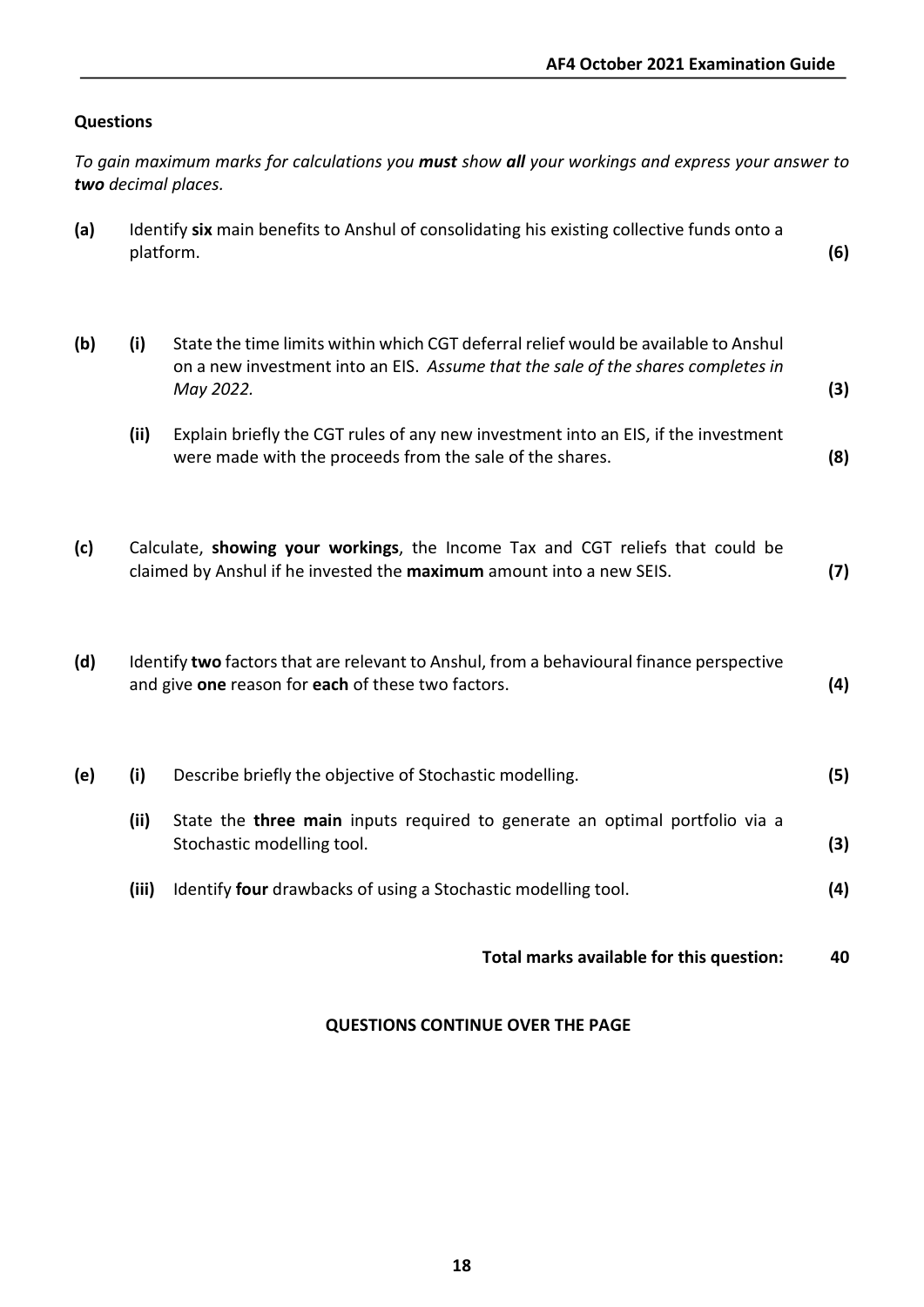## **Question 3**

**Read carefully all information provided in the case study before attempting the questions. Your answers should take into account the client's circumstances as set out in the case study. Please carry out ALL of the tasks (a), (b), (c) and (d) which follow.**

A financial adviser is reading the accounts of two UK-listed companies that have recently been added within a collective fund. Selected financial information for each of the companies is set out in **Table 1** and **Table 2** below.

|                              | Forest View plc |
|------------------------------|-----------------|
| Profit before interest & tax | £18,500,000     |
| Interest paid                | £2,000,000      |
| Tax paid                     | £4,200,000      |
| Shareholders' capital        | £35,000,000     |
| <b>Reserves</b>              | £9,700,000      |
| Long-term borrowing          | £22,600,000     |

#### **Table 1**

#### **Table 2**

|                            | Cloud Formation plc |
|----------------------------|---------------------|
| Cash                       | £3,800,000          |
| <b>Trade debtors</b>       | £2,150,000          |
| <b>Current liabilities</b> | £1,400,000          |
| Long-term liabilities      | £1,250,000          |

Both companies have been added by the fund's manager in view of their defensive nature as the manager believes the UK's capital account is likely to deteriorate.

The fund's current factsheet indicates that the Ongoing Charge Figure (OCF) has been reduced following the publication of the latest Assessment of Value Report.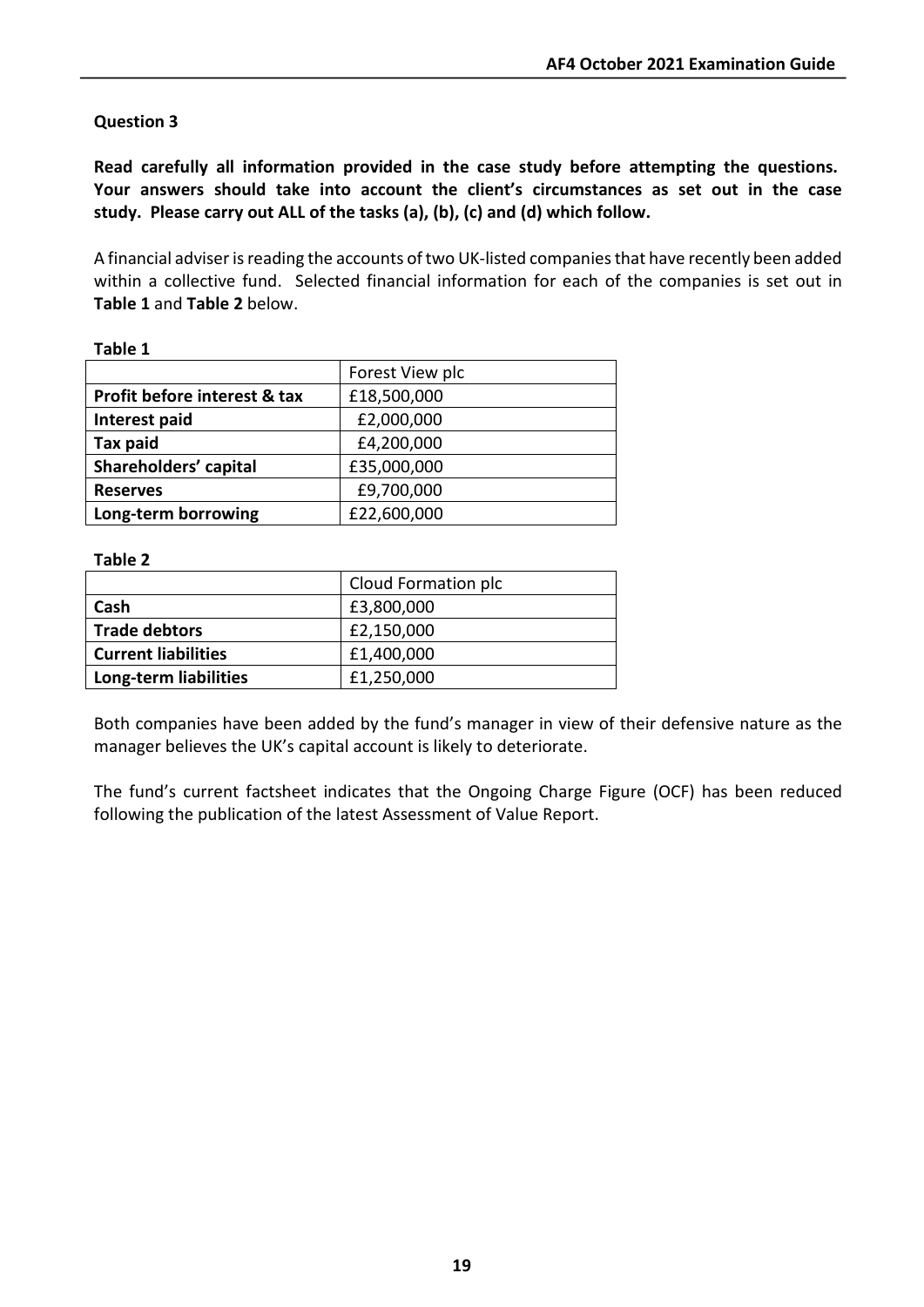#### **Questions**

*To gain maximum marks for calculations you must show all your workings and express your answers to two decimal places.*

| (a) | (i)   | Calculate, showing all your workings, the return on equity (ROE) for Forest View<br>plc.                                                                           | (9) |
|-----|-------|--------------------------------------------------------------------------------------------------------------------------------------------------------------------|-----|
|     | (ii)  | Describe briefly what is measured by the ROE metric.                                                                                                               | (4) |
| (b) | (i)   | Calculate, showing all your workings, the quick ratio for Cloud Formation plc.                                                                                     | (4) |
|     | (ii)  | Explain briefly what the ratio shows about Cloud Formation plc's current financial<br>position, based on your calculation in part (b)(i) above.                    | (3) |
|     | (iii) | State the two main Asset headings within the balance sheet of a company's<br>accounts and list two categories of assets that would be found under each<br>heading. | (6) |
| (c) | (i)   | State the three main components of the UK's capital account.                                                                                                       | (3) |
|     | (ii)  | State the principal purpose of a capital account surplus within the UK's balance<br>of payments.                                                                   | (3) |
|     | (iii) | Explain briefly the macro-economic role of financial investment within the<br>economy.                                                                             | (4) |
| (d) |       | Describe briefly what is meant by the OCF in respect of a collective fund.                                                                                         | (4) |

**Total marks available for this question: 40**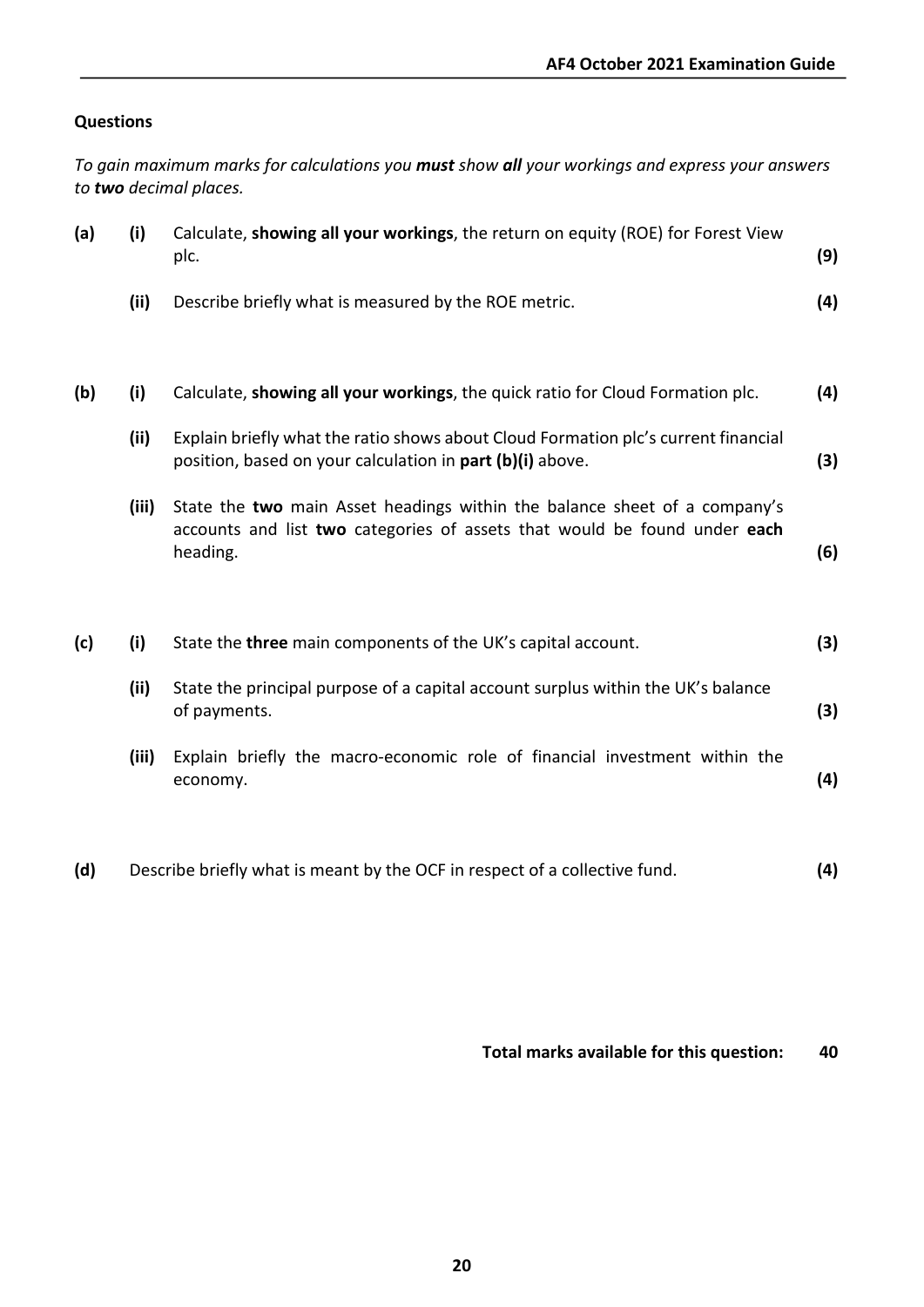## **NOTE ON MODEL ANSWERS**

**The model answers given are those which would achieve maximum marks. However, there are alternative answers to some question parts which would also gain high marks. For the sake of clarity and brevity not all of these alternative answers are shown. An oblique (/) indicates an equally acceptable alternative answer.**

#### **Model answer for Question 1**

- (a) (i)  $5.1 [0.1 + 1.3 (4.5 0.1)] = -0.72$ 
	- **(ii)** *Candidates would have scored full marks for any four of the following:*
		- Doesn't explain source/reason for outperformance.
		- Assumes CAPM/market/benchmark/risk-free rate/ is suitable/correct.
		- Relative to beta/assumes beta is correct measure of risk.
		- Ignores costs/charges.
		- Only suited to comparing equity/similar funds.

#### **(b) (i)** *Candidates would have scored full marks for any eight of the following:*

- **Volatility;**
- Greater degree of movement.
- **Manager;**
- Stock-picking/negative alpha/underperforms.
- **Shortfall;**
- Returns less than needed/target.
- **Style/Concentration;**
- Value out of favour/growth outperforms.
- **Non-systematic/specific;**
- Corporate event.
- **(ii)** *Candidates would have scored full marks for any eight of the following:*
	- **Liquidity;**
	- Unable to sell/achieve fair price.
	- **Pricing;**
	- Trades at discount/premium to NAV.
	- **Currency;**
	- Returns affected by currency movement.
	- **Gearing/Interest Rate;**
	- Equity returns affected by borrowing/interest rates.
	- **Sector;**
	- Lack of information/early stage/speculative investment.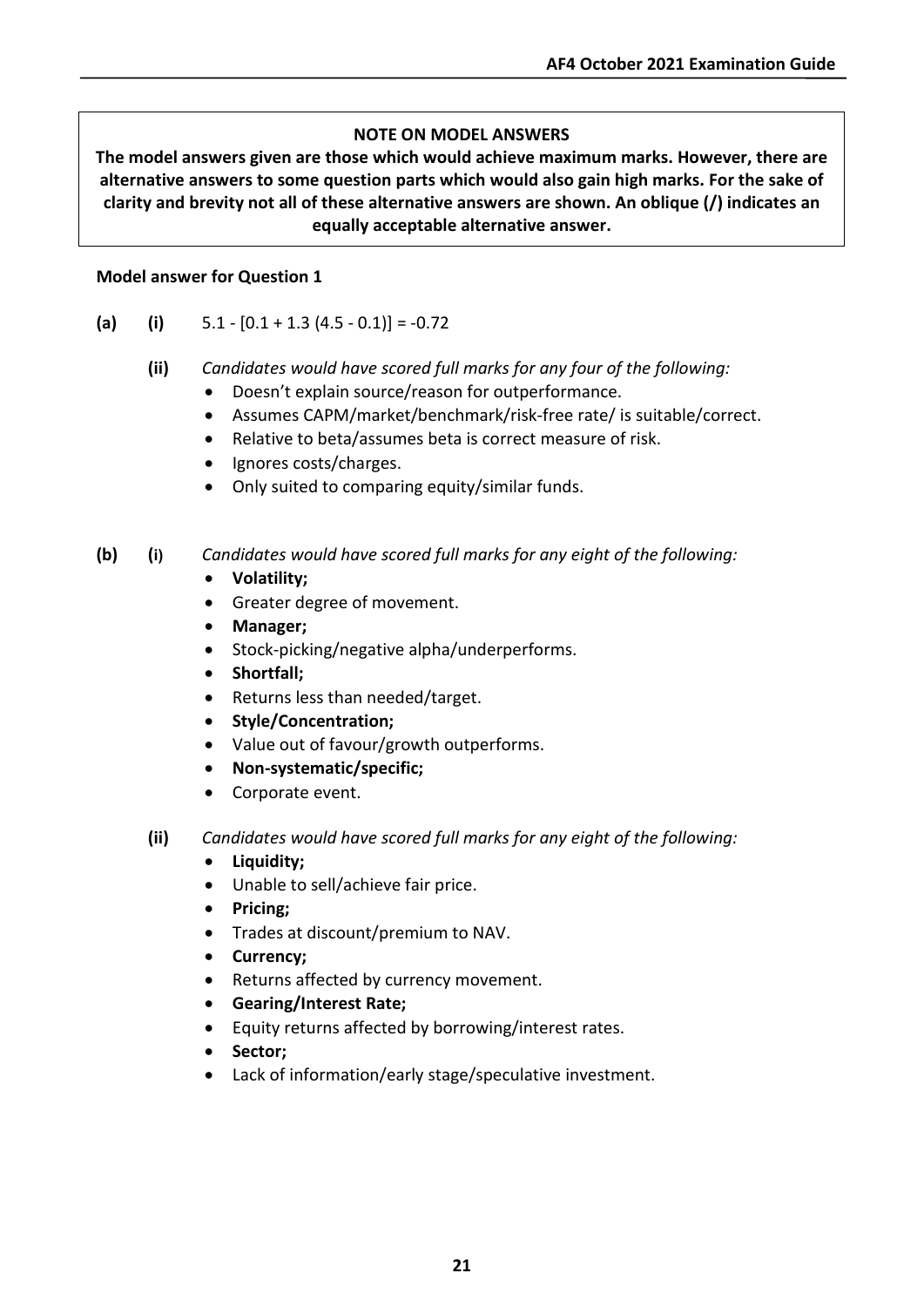- **(c) (i)** UK 15% x 12% = 1.8% North America 25% x -9% = -2.25% Asia 40% x -6% = -2.4% Frontier 20% x 8% = 1.6%  $Total = -1.25%$ 
	- $(iii)$  UK 1.5% vs  $1.8\% = +0.3\%$ North America 4% vs -2.25% = -6.25% Asia 5% vs -2.4% = -7.4% Frontier 6% vs 1.6% = -4.4%
	- **(iii)** Asia.
		- Highest allocation.
- **(d) (i)** Lucy Clara

- £4,000. Nil/£0
- Up to 25%/£1,000 bonus.
- **(ii)** *Candidates would have scored full marks for any eight of the following:*
	- Part of £20,000/overall ISA allowance.
	- Must be 18 or over;
	- and under 40/make first contribution before 40;
	- can contribute until/must cease at 50.
	- 25% withdrawal charge unless/no withdrawals in first 12 months;
	- buying first home;
	- £450,000 or less;
	- aged 60 or over;
	- terminally ill/less than 12 months to live.
	- Bonus not payable if HTB ISA bonus used.
- **(iii)** *Candidates would have scored full marks for any four of the following:*
	- Increase contribution;
	- by up to £100 pm/to £200 pm.
	- Stop/decrease contribution.
	- Withdraw/close.
	- Transfer into a LISA/ISA.
	- Transfer into a different rate/provider.
- **(iv)** *Candidates would have scored full marks for any six of the following:*
	- Deceased's;
	- name;
	- address/proof of residency;
	- NI number;
	- date of birth;
	- date of death;
	- date of partnership.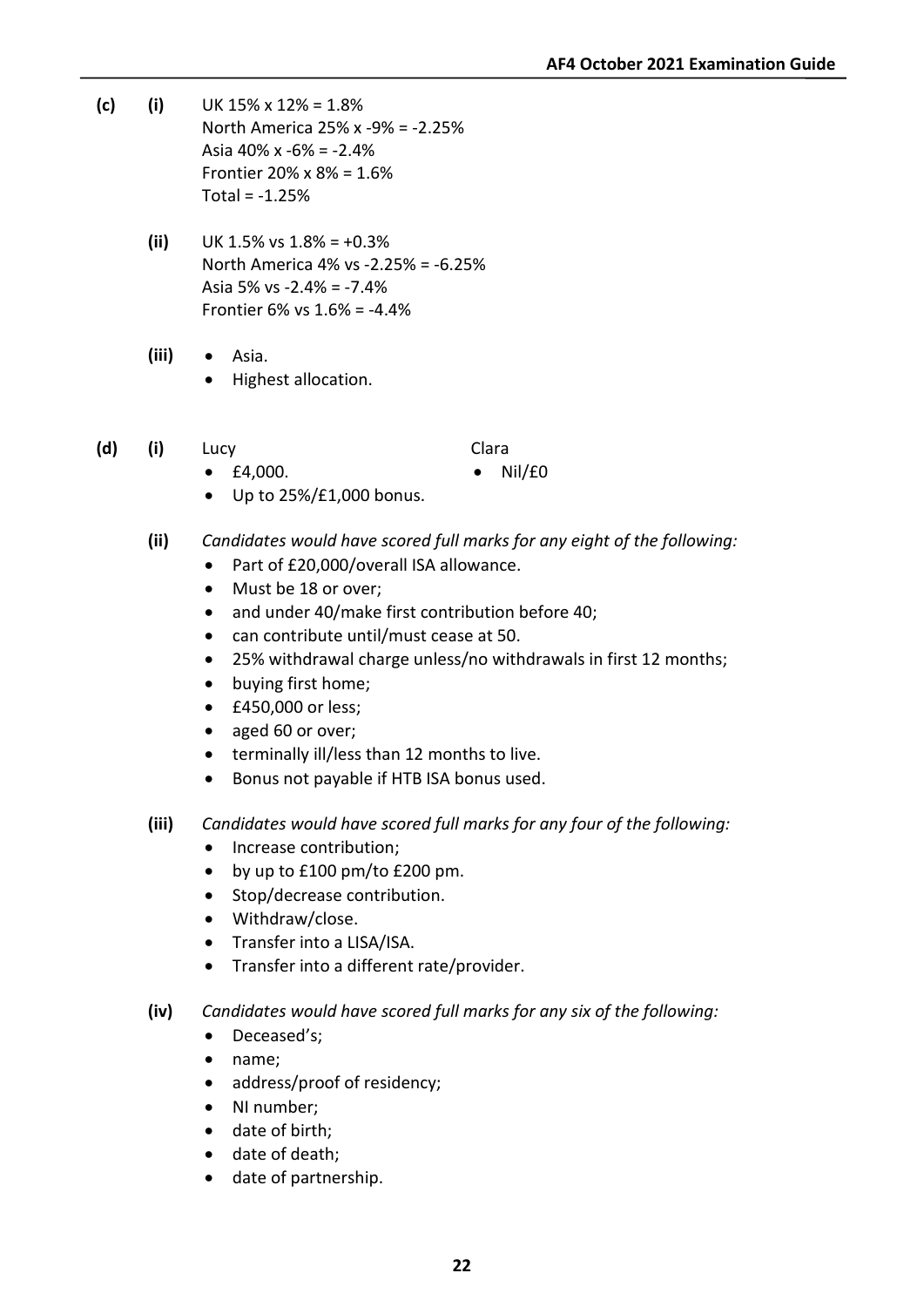- **(e) (i)** *Candidates would have scored full marks for any eight of the following:* **OEIC**
	- Unlimited shares/can create new shares.
	- Redeems shares linked to NAV.
	- May be standalone or sub-fund of ICVC.
	- Must appoint an ACD.
	- Assets held by depositary.
	- Can borrow on temporary basis/up to 10%.

#### **Investment Trust**

- Fixed number of shares/finite share capital.
- Shares bought/sold independent of NAV.
- Listed company.
- Has board of directors.
- Can borrow on permanent basis/unlimited.
- May have fixed life/winding up date.

#### **(ii) OEIC**

- Daily pricing/pricing point;
- Based upon NAV.
- Single priced;
- May apply swing pricing/dilution levy.

#### **Investment Trust.**

- Real-time pricing;
- determined by market/supply and demand.
- Dual pricing/bid/offer spread.
- Can trade at discount/premium/independent of NAV.

#### **(f)** *Candidates would have scored full marks for any six of the following:* **Advantages**

- Accessible at any time/before age 55.
- No limit on contributions/not part of Annual Allowance.
- No limit on future investment value/not part of Lifetime Allowance.

#### **Disadvantages**

- No Income Tax relief.
- No employer contribution.
- Taxation within GIA/funds/subject to CGT.
- Part of estate/subject to IHT.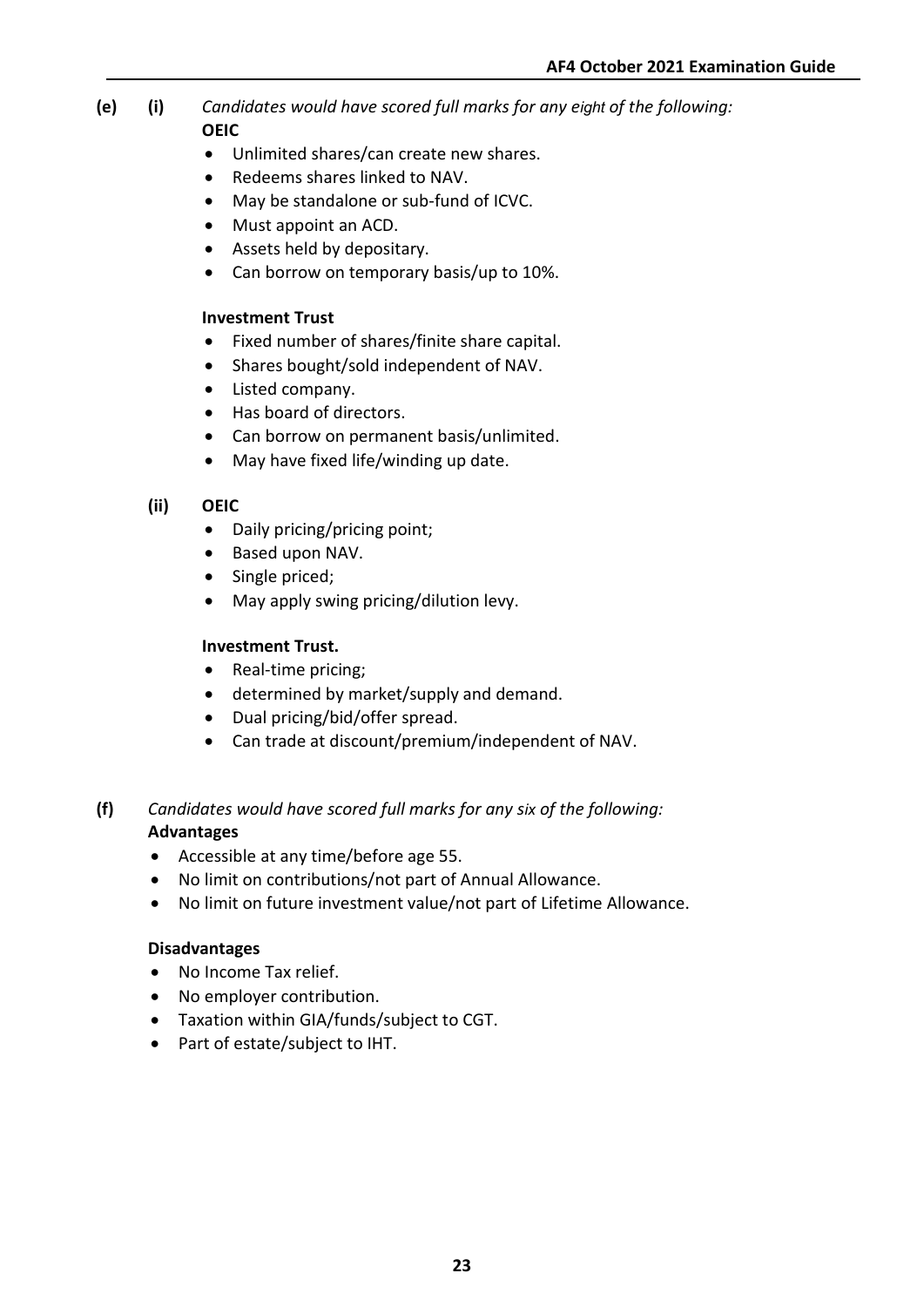#### **Model answer for Question 2**

- **(a)** *Candidates would have scored full marks for any six of the following:*
	- Single point of access/all information in one place.
	- Multiple tax-sheltered products.
	- Less/easier administration.
	- Income flexibility/consolidated payment.
	- Access to planning tools/bed & ISA, etc.
	- Transaction/account history.
	- Migration to cheaper share classes/lower fund charges.
- **(b) (i)** Up to 3 years;
	- after/following/May 2025.
	- Up to 1 year before/from now/October 2021.
	- **(ii)** *Candidates would have scored full marks for any eight of the following:*
		- Existing gain;
		- deferred until disposal;
		- without limits/unlimited;
		- can be deferred again.
		- New gain;
		- exempt from CGT;
		- after 3 years;
		- if Income Tax relief obtained.
		- Loss relief available;
		- offset against income or gains.
- **(c)** Income Tax relief  $£100,000 \times 50\% = £50,000$ Carry back =  $£50,000$

CGT reinvestment relief £50,000 x 20% = £10,000

CGT deferral relief £50,000 x 20% = £10,000

- **(d)** *Candidates would have scored full marks for any four of the following:*
	- **Anchoring;**
	- 7% yield/£500,000 capital sum.
	- **Endowment effect;**
	- 'His' company/emotional attachment/retains shareholding.
	- **Mental accounting;**
	- Compartmentalising capital for income/used to receiving income.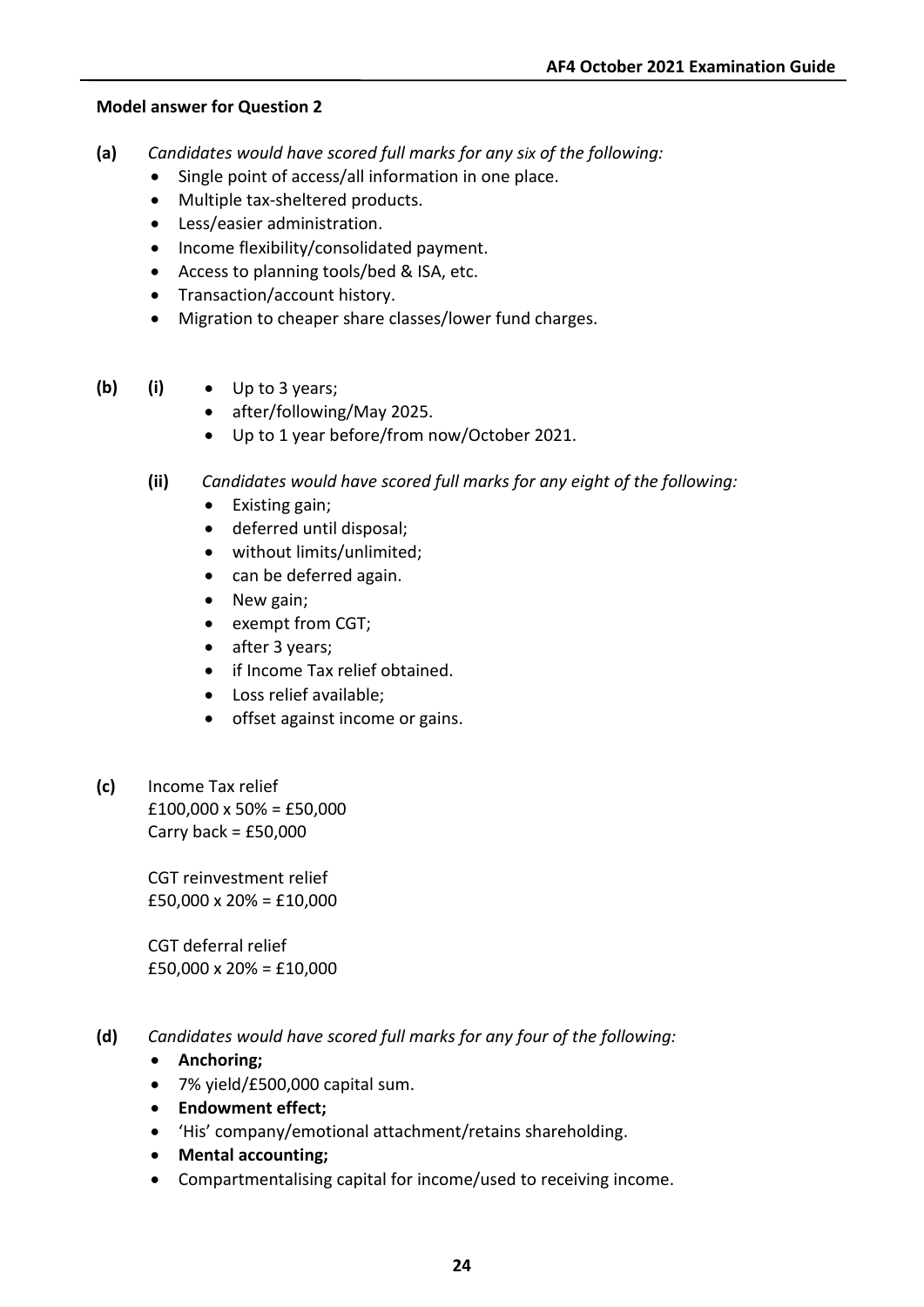- **(e) (i)** *Candidates would have scored full marks for any five of the following:*
	- Estimate/forecast/predict the;
	- probabilistic/potential/likely;
	- range of;
	- returns/outcomes and;
	- volatility/standard deviation.
	- Under different outputs/scenarios/simulations.
	- **(ii)** Returns.
		- Volatility/standard deviation.
		- Time period.
	- **(iii)** *Candidates would have scored full marks for any four of the following:*
		- Assumptions/inputs not correct/unrealistic.
		- Ignores sequencing risk.
		- Over-reliance/over confidence.
		- Difficult to understand/too complex.
		- Output is unrealistic/unattainable/expected return not accurate.
		- Doesn't factor in client circumstance.

#### **Model answer for Question 3**

- **(a) (i)** £18,500,000 £2,000,000 £4,200,000 = £12,300,000 £35,000,000 + £9,700,000 - £22,600,000 = £22,100,000  $(E12,300,000 / E22,100,000) = 0.556561 \times 100$ = 55.66%
	- **(ii)** *Candidates would have scored full marks for any four of the following:*
		- Ability to generate;
		- profit.
		- How efficiently it uses;
		- shareholders' funds/capital.
		- Relative performance within sector/against peers.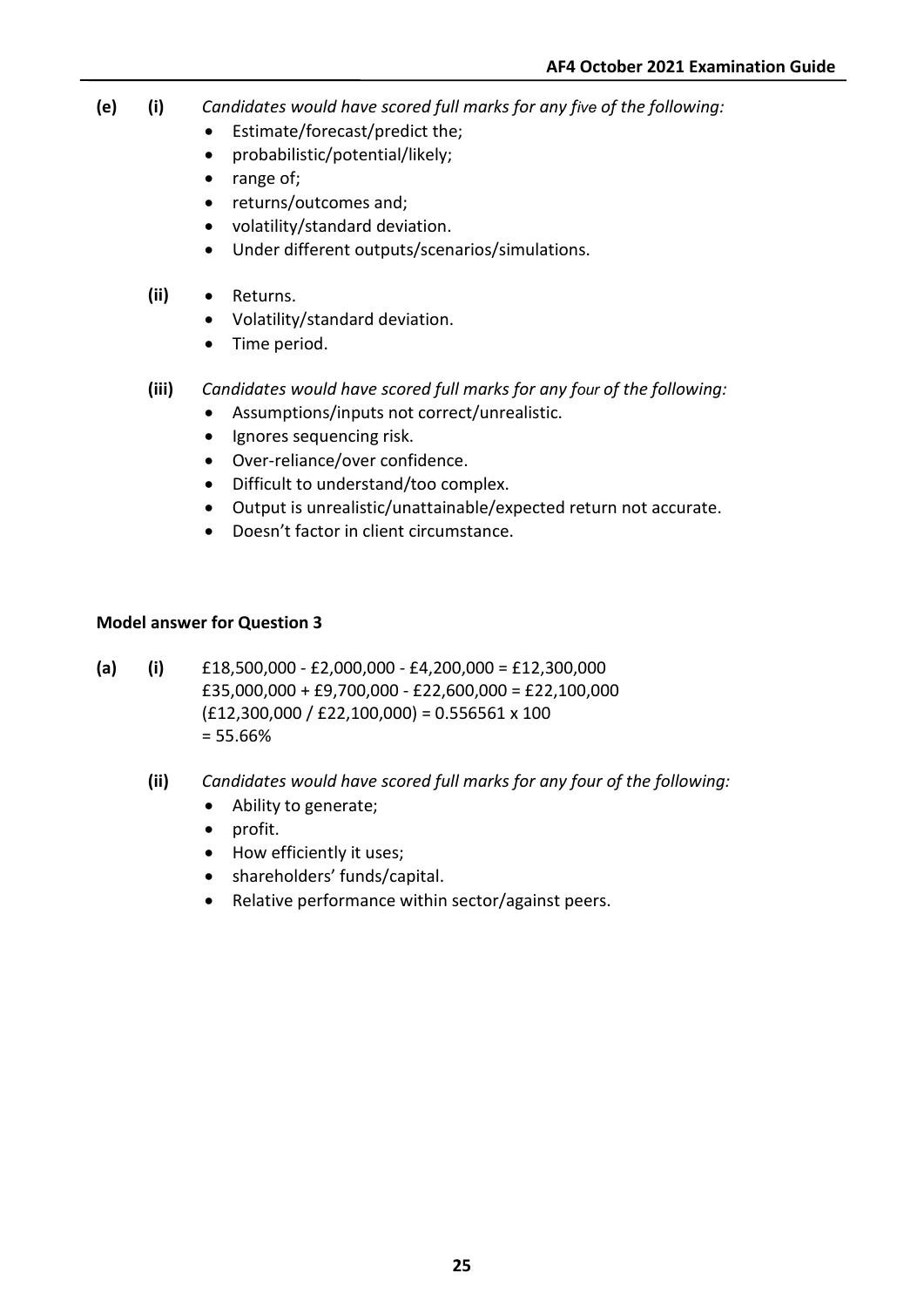- **(b) (i)**  $(E3,800,000 + E2,150,000) = E5,950,000 / E1,400,000 = 4.25$ 
	- **(ii)** Company in strong position.
		- Can easily repay short-term/current debts from cash/most liquid assets;
		- without use of other assets/external resources.
	- **(iii)** *Candidates would have scored full marks for any six of the following:*
		- **Fixed/non-current assets**
		- Tangible (plant, buildings etc.).
		- Intangible/goodwill.
		- Investments.

#### • **Current assets**

- Stock/inventory.
- Cash.
- Trade receivables/debtors/prepaid expenses.
- **(c) (i)** Investments/assets.
	- Loans/borrowing.
	- Foreign currency reserves.
	- **(ii)** To finance/fund;
		- a current account;
		- deficit.
	- **(iii)** Stimulates demand/spending;
		- by increasing aggregate demand.
		- Increases productivity/output;
		- and business investment.
- **(d)** *Candidates would have scored full marks for any four of the following:*
	- Single;
	- percentage figure;
	- that shows the;
	- annual cost of;
	- investing in/owning a fund.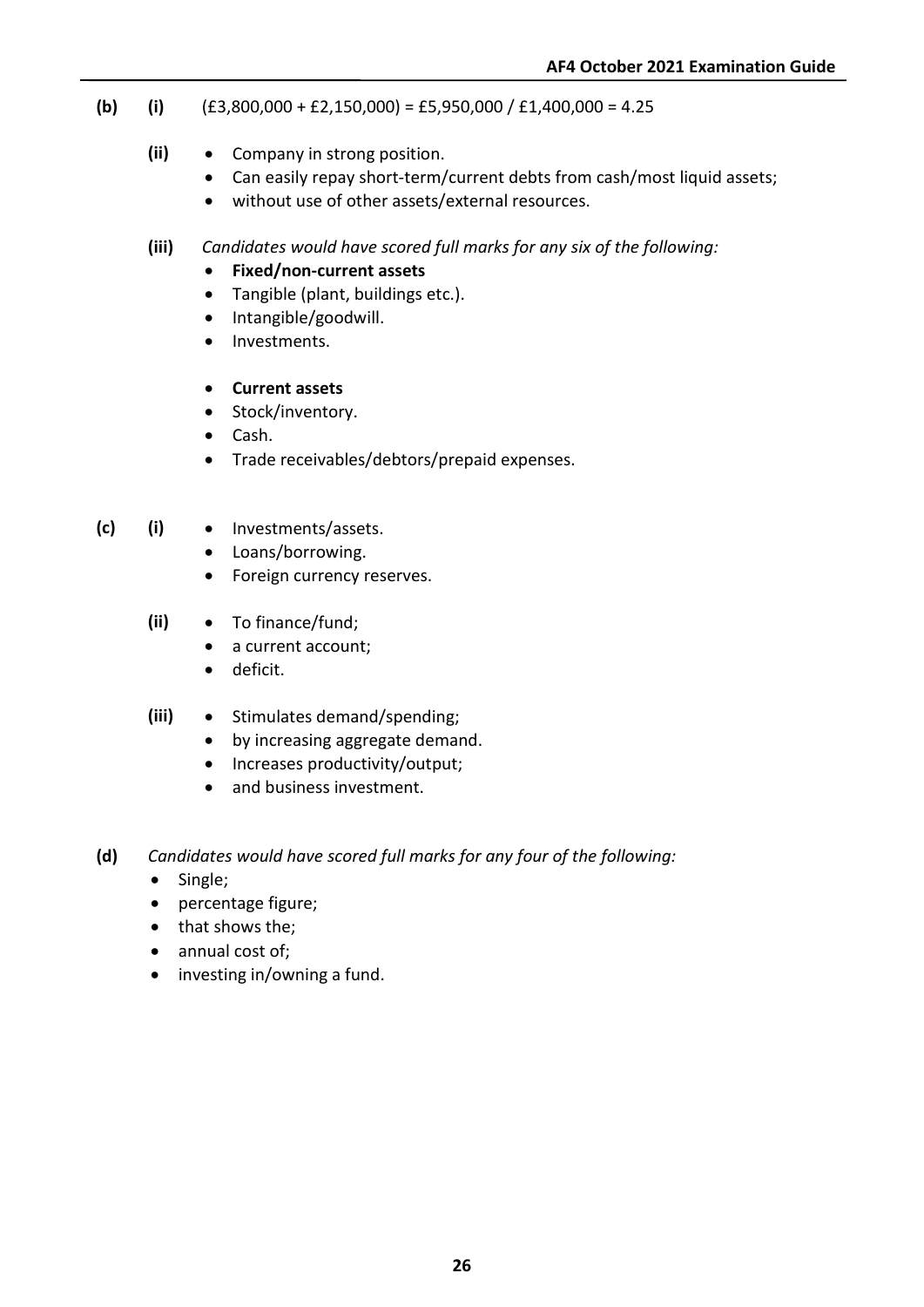**All questions in the February 2022 paper will be based on English law and practice applicable in the tax year 2021/2022, unless stated otherwise and should be answered accordingly.**

**The Tax Tables which follow are applicable to the October 2021, February 2022 and May 2022 examinations.**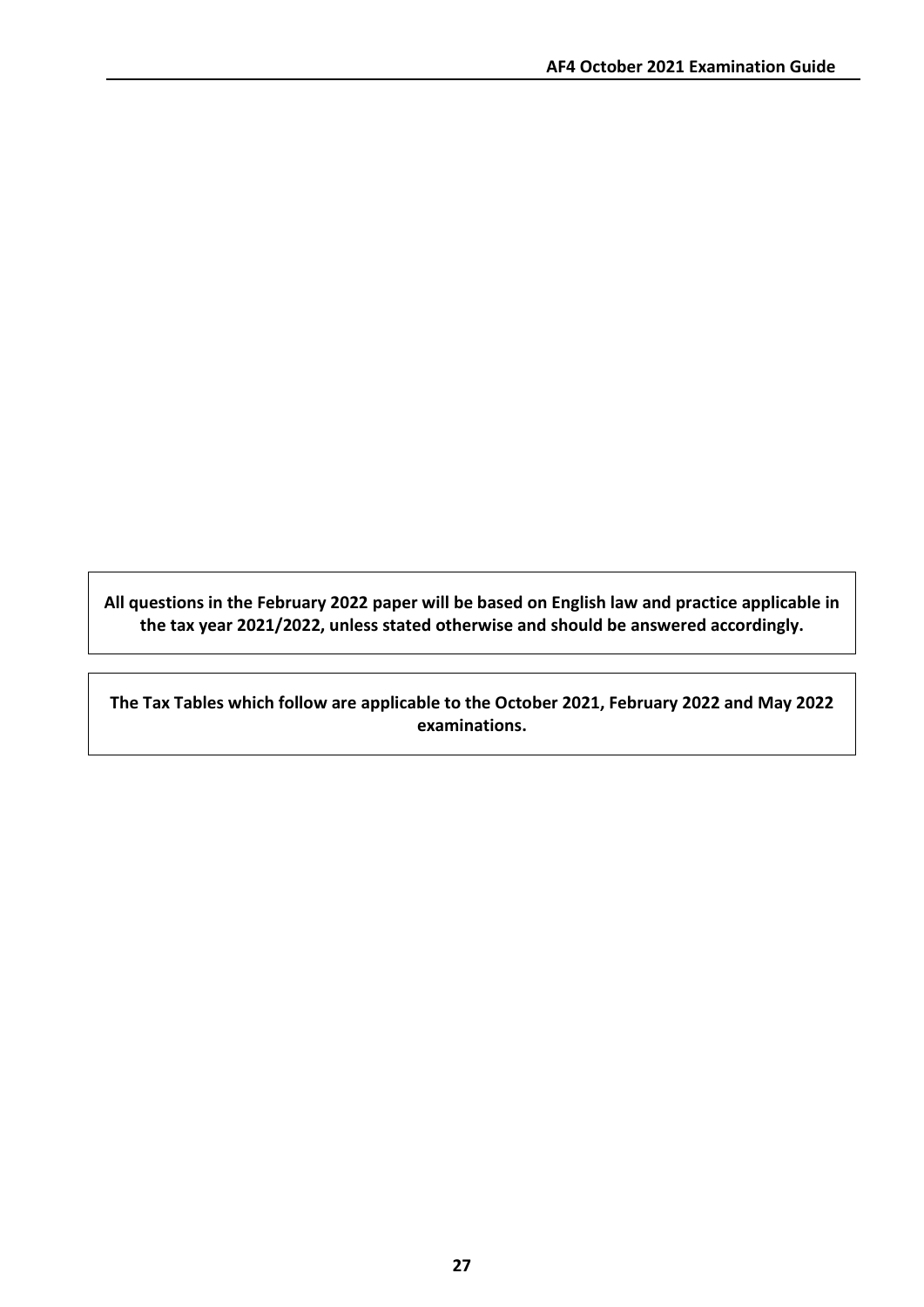| <b>INCOME TAX</b>                                                                                                                                                                                                                                                                                |           |           |
|--------------------------------------------------------------------------------------------------------------------------------------------------------------------------------------------------------------------------------------------------------------------------------------------------|-----------|-----------|
| <b>RATES OF TAX</b>                                                                                                                                                                                                                                                                              | 2020/2021 | 2021/2022 |
| Starting rate for savings*                                                                                                                                                                                                                                                                       | 0%        | 0%        |
| <b>Basic rate</b>                                                                                                                                                                                                                                                                                | 20%       | 20%       |
| Higher rate                                                                                                                                                                                                                                                                                      | 40%       | 40%       |
| Additional rate                                                                                                                                                                                                                                                                                  | 45%       | 45%       |
| Starting-rate limit                                                                                                                                                                                                                                                                              | £5,000*   | £5,000*   |
| Threshold of taxable income above which higher rate applies                                                                                                                                                                                                                                      | £37,500   | £37,700   |
| Threshold of taxable income above which additional rate applies                                                                                                                                                                                                                                  | £150,000  | £150,000  |
| Child benefit charge:                                                                                                                                                                                                                                                                            |           |           |
| 1% of benefit per £100 of adjusted net income between £50,000 - £60,000                                                                                                                                                                                                                          |           |           |
| *Only applicable to savings income that falls within the first £5,000 of income in excess of the personal<br>allowance                                                                                                                                                                           |           |           |
| Dividend Allowance<br>Dividend tax rates                                                                                                                                                                                                                                                         | £2,000    | £2,000    |
| <b>Basic rate</b>                                                                                                                                                                                                                                                                                | 7.5%      | 7.5%      |
| Higher rate                                                                                                                                                                                                                                                                                      | 32.5%     | 32.5%     |
| <b>Additional rate</b>                                                                                                                                                                                                                                                                           | 38.1%     | 38.1%     |
| <b>Trusts</b>                                                                                                                                                                                                                                                                                    |           |           |
| Standard rate band                                                                                                                                                                                                                                                                               | £1,000    | £1,000    |
| Rate applicable to trusts                                                                                                                                                                                                                                                                        |           |           |
| dividends<br>$\qquad \qquad -$                                                                                                                                                                                                                                                                   | 38.1%     | 38.1%     |
| other income                                                                                                                                                                                                                                                                                     | 45%       | 45%       |
| <b>MAIN PERSONAL ALLOWANCES AND RELIEFS</b>                                                                                                                                                                                                                                                      |           |           |
| Income limit for Personal Allowance §                                                                                                                                                                                                                                                            | £100,000  | £100,000  |
| Personal Allowance (basic) §                                                                                                                                                                                                                                                                     | £12,500   | £12,570   |
| Married/civil partners (minimum) at 10% t                                                                                                                                                                                                                                                        | £3,510    | £3,530    |
| Married/civil partners at 10% t                                                                                                                                                                                                                                                                  | £9,075    | £9,125    |
| <b>Marriage Allowance</b>                                                                                                                                                                                                                                                                        | £1,250    | £1,260    |
| Income limit for Married Couple's Allowance +                                                                                                                                                                                                                                                    | £30,200   | £30,400   |
| Rent a Room scheme - tax free income allowance                                                                                                                                                                                                                                                   | £7,500    | £7,500    |
| <b>Blind Person's Allowance</b>                                                                                                                                                                                                                                                                  | £2,500    | £2,520    |
| Enterprise Investment Scheme relief limit on £2,000,000 max**                                                                                                                                                                                                                                    | 30%       | 30%       |
| Seed Enterprise Investment relief limit on £100,000 max                                                                                                                                                                                                                                          | 50%       | 50%       |
| Venture Capital Trust relief limit on £200,000 max                                                                                                                                                                                                                                               | 30%       | 30%       |
| § the Personal Allowance reduces by £1 for every £2 of income above the income limit irrespective of age<br>(under the income threshold).<br>t where at least one spouse/civil partner was born before 6 April 1935.<br>** Investment above £1,000,000 must be in knowledge-intensive companies. |           |           |

Child Tax Credit (CTC)

| - Child element per child (maximum)     | £2,830  | £2.845  |
|-----------------------------------------|---------|---------|
| - family element                        | £545    | £545    |
| Threshold for tapered withdrawal of CTC | £16.385 | £16,480 |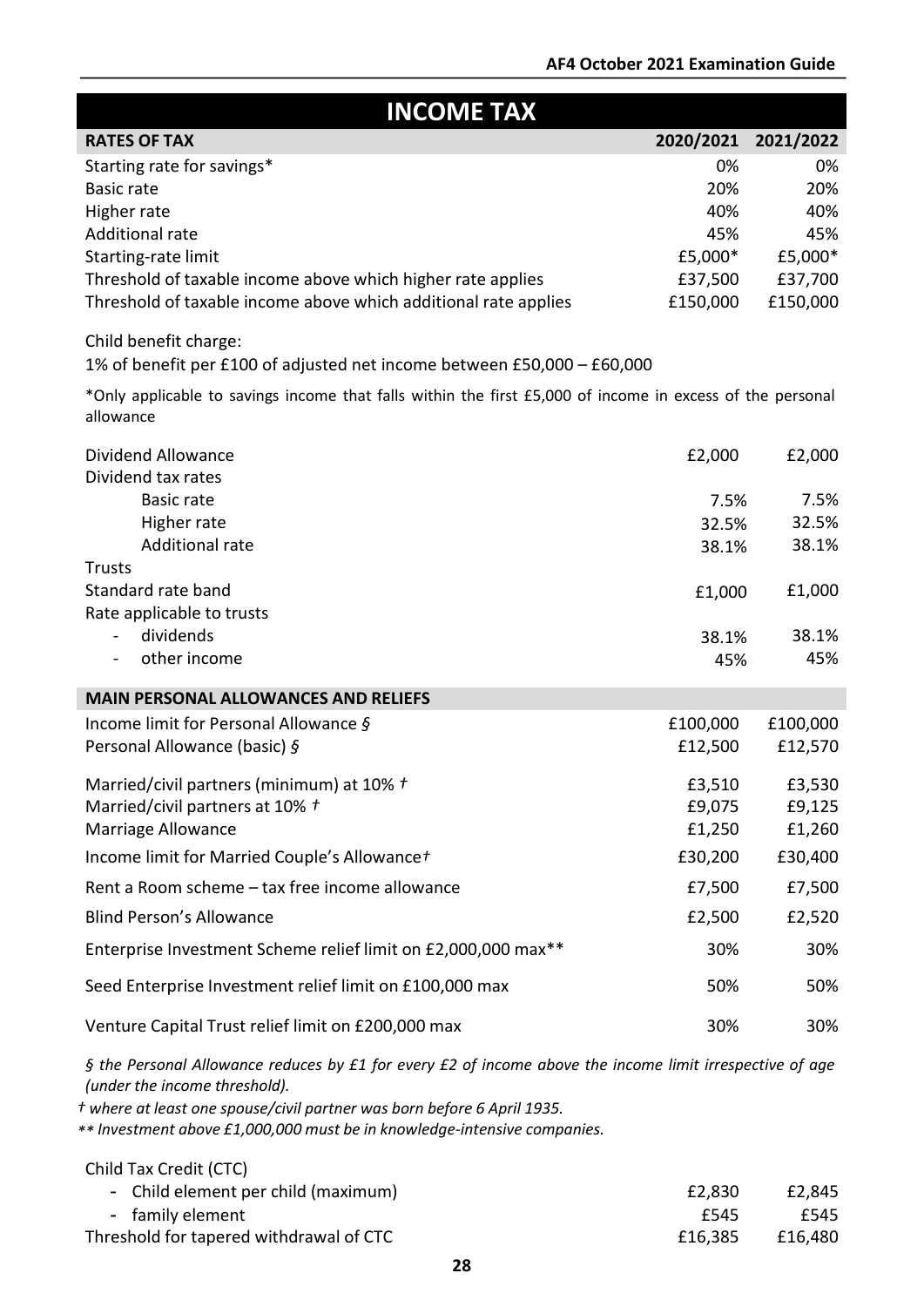| <b>NATIONAL INSURANCE CONTRIBUTIONS</b> |                                       |  |  |
|-----------------------------------------|---------------------------------------|--|--|
| <b>Class 1 Employee</b>                 | Weekly                                |  |  |
|                                         |                                       |  |  |
| Lower Earnings Limit (LEL)              | £120                                  |  |  |
| Primary threshold                       | £184                                  |  |  |
| <b>Upper Earnings Limit (UEL)</b>       | £967                                  |  |  |
|                                         |                                       |  |  |
| Total earnings £ per week               | <b>CLASS 1 EMPLOYEE CONTRIBUTIONS</b> |  |  |
|                                         |                                       |  |  |
| Up to 184.00*                           | Nil                                   |  |  |
| $184.00 - 967.00$                       | 12%                                   |  |  |
| Above 967.00                            | 2%                                    |  |  |

\*This is the primary threshold below which no NI contributions are payable. However, the lower earnings limit *is £120 per week. This £120 to £184 band is a zero-rate band introduced in order to protect lower earners' rights to contributory State benefits e.g. the New State Pension.*

| Total earnings £ per week | <b>CLASS 1 EMPLOYER CONTRIBUTIONS</b> |
|---------------------------|---------------------------------------|
|                           |                                       |
| Below 170.00**            | Nil                                   |
| $170.00 - 967.00$         | 13.8%                                 |
| Excess over 967.00        | N/A                                   |
|                           |                                       |

*\*\* Secondary earnings threshold.*

| Class 2 (self-employed) | Flat rate per week £3.05 where profits exceed £6,515 per annum. |
|-------------------------|-----------------------------------------------------------------|
| Class 3 (voluntary)     | Flat rate per week £15.40.                                      |
| Class 4 (self-employed) | 9% on profits between £9,568 - £50,270.                         |
|                         | 2% on profits above £50,270.                                    |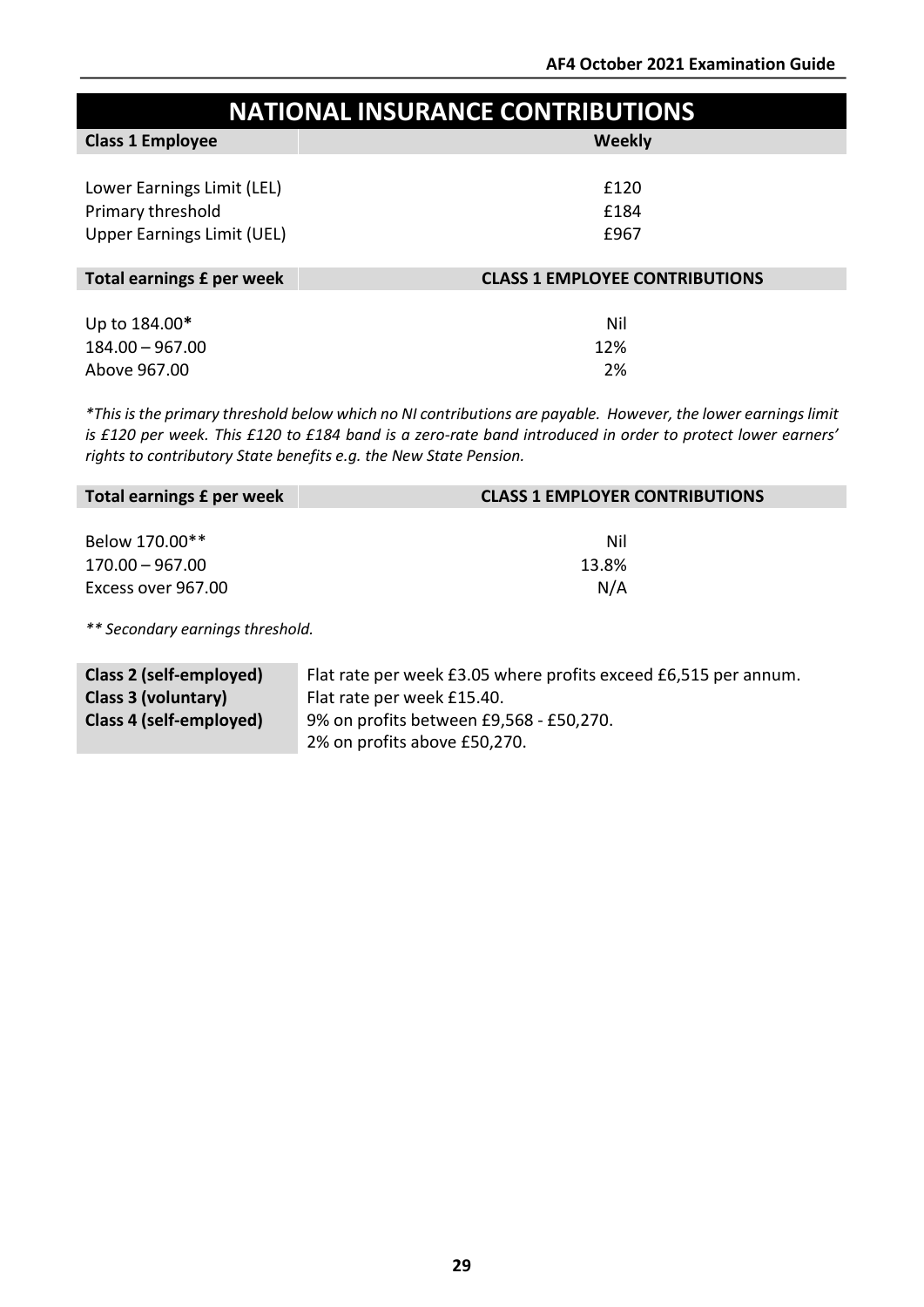| <b>PENSIONS</b>       |                           |  |  |
|-----------------------|---------------------------|--|--|
| <b>TAX YEAR</b>       | <b>LIFETIME ALLOWANCE</b> |  |  |
| 2006/2007             | £1,500,000                |  |  |
| 2007/2008             | £1,600,000                |  |  |
| 2008/2009             | £1,650,000                |  |  |
| 2009/2010             | £1,750,000                |  |  |
| 2010/2011             | £1,800,000                |  |  |
| 2011/2012             | £1,800,000                |  |  |
| 2012/2013 & 2013/2014 | £1,500,000                |  |  |
| 2014/2015 & 2015/2016 | £1,250,000                |  |  |
| 2016/2017 & 2017/2018 | £1,000,000                |  |  |
| 2018/2019             | £1,030,000                |  |  |
| 2019/2020             | £1,055,000                |  |  |
| 2020/2021 & 2021/2022 | £1,073,100                |  |  |

#### **LIFETIME ALLOWANCE CHARGE**

55% of excess over lifetime allowance if taken as a lump sum.

25% of excess over lifetime allowance if taken in the form of income.

| <b>ANNUAL ALLOWANCE</b> |                         |  |  |
|-------------------------|-------------------------|--|--|
| <b>TAX YEAR</b>         | <b>ANNUAL ALLOWANCE</b> |  |  |
| 2015/2016               | £40,000 $\sim$          |  |  |
| 2016/2017 - 2021/2022   | £40,000*                |  |  |

~ increased to £80,000 for pension input between 6 April - 8 July 2015. If not used, can be carried forward to *pension input period of 9 July 2015 - 6 April 2016, subject to a maximum of £40,000.*

*\*reducing by £1 for every £2 of 'adjusted income' over £240,000 to a minimum of £4,000 if 'threshold income'is also over £200,000.*

| <b>MONEY PURCHASE ANNUAL ALLOWANCE</b> | 2020/2021 | 2021/2022 |
|----------------------------------------|-----------|-----------|
|                                        | £4.000    | £4,000    |
| <b>ANNUAL ALLOWANCE CHARGE</b>         |           |           |

20% - 45% determined by the member's taxable income and the amount of total pension input in excess of the annual allowance or money purchase annual allowance.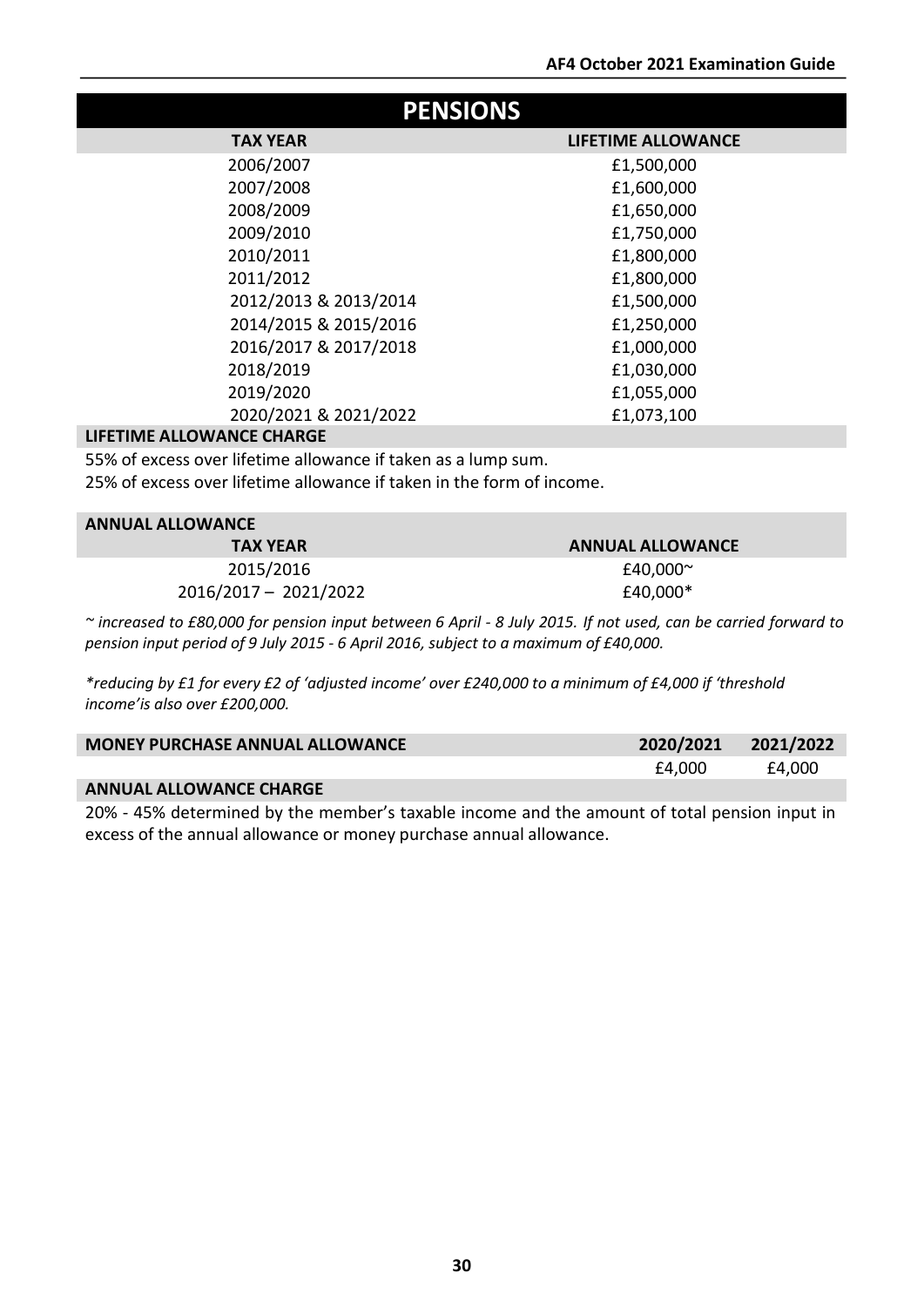# **AF4 October 2021 Examination Guide**

| <b>CAPITAL GAINS TAX</b>                                                  |            |            |  |  |
|---------------------------------------------------------------------------|------------|------------|--|--|
| <b>EXEMPTIONS</b>                                                         | 2020/2021  | 2021/2022  |  |  |
|                                                                           |            |            |  |  |
| Individuals, estates etc                                                  | £12,300    | £12,300    |  |  |
| Trusts generally                                                          | £6,150     | £6,150     |  |  |
| Chattels proceeds (restricted to five thirds of proceeds exceeding limit) | £6,000     | £6,000     |  |  |
|                                                                           |            |            |  |  |
| <b>TAX RATES</b>                                                          |            |            |  |  |
| Individuals:                                                              |            |            |  |  |
|                                                                           |            |            |  |  |
| Up to basic rate limit                                                    | 10%        | 10%        |  |  |
| Above basic rate limit                                                    | 20%        | 20%        |  |  |
| Surcharge for residential property and carried interest                   | 8%         | 8%         |  |  |
|                                                                           |            |            |  |  |
| <b>Trustees and Personal Representatives</b>                              | 20%        | 20%        |  |  |
|                                                                           |            |            |  |  |
| Business Asset Disposal Relief* - Gains taxed at:                         | 10%        | 10%        |  |  |
| Lifetime limit                                                            | £1,000,000 | £1,000,000 |  |  |
|                                                                           |            |            |  |  |

*\*For trading businesses and companies (minimum 5% employee or director shareholding) if held for at least two years.*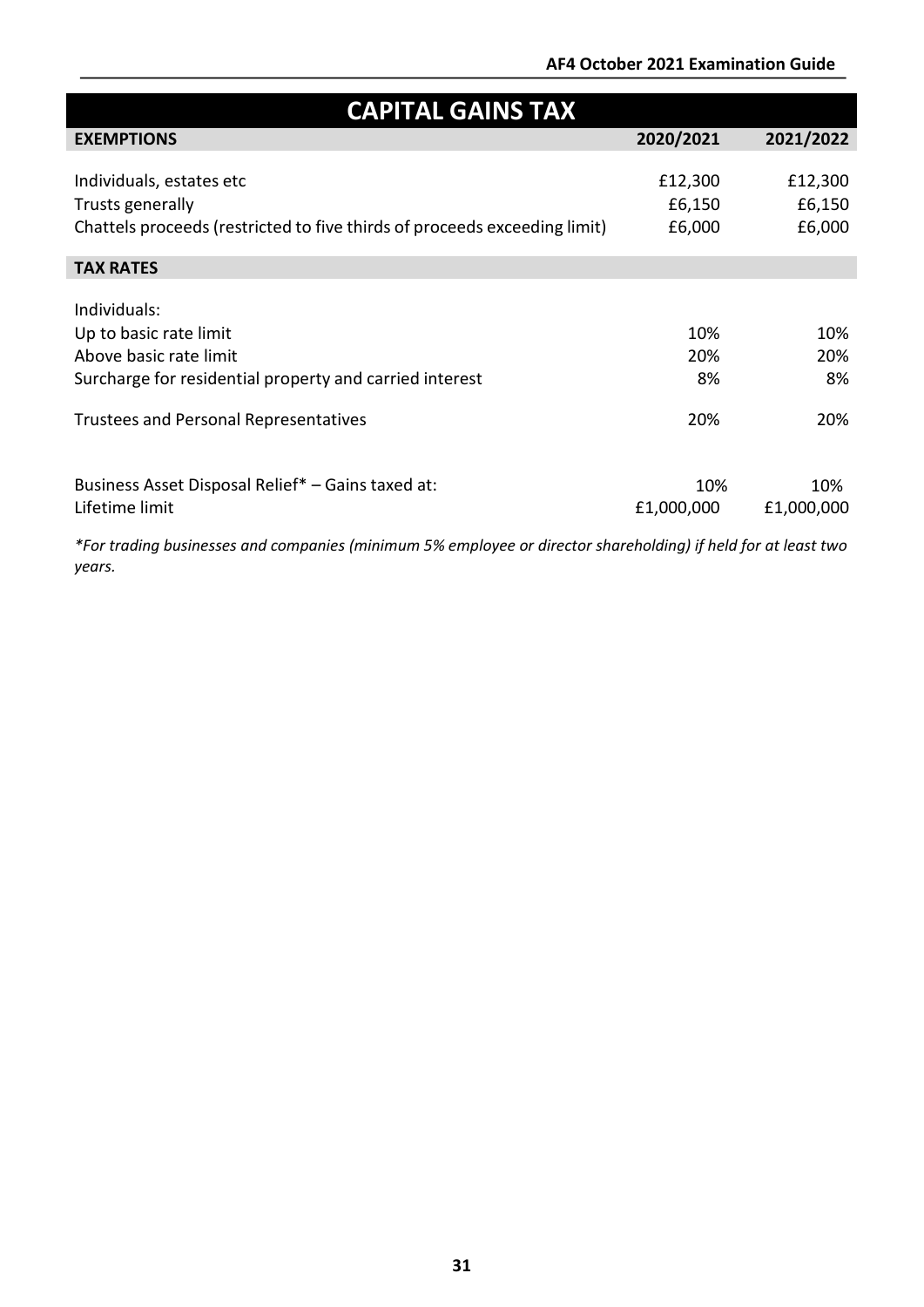| <b>INHERITANCE TAX</b>                                                                                                         |                 |                |                |              |                |
|--------------------------------------------------------------------------------------------------------------------------------|-----------------|----------------|----------------|--------------|----------------|
| <b>RATES OF TAX ON TRANSFERS</b>                                                                                               |                 |                |                | 2020/2021    | 2021/2022      |
| Transfers made on death                                                                                                        |                 |                |                | Nil          | Nil            |
| - Up to £325,000<br>- Excess over £325,000                                                                                     |                 |                |                | 40%          | 40%            |
|                                                                                                                                |                 |                |                |              |                |
| <b>Transfers</b>                                                                                                               |                 |                |                |              |                |
| - Lifetime transfers to and from certain trusts                                                                                |                 |                |                | 20%          | 20%            |
| A lower rate of 36% applies where at least 10% of deceased's net estate is left to a registered charity.                       |                 |                |                |              |                |
| <b>MAIN EXEMPTIONS</b>                                                                                                         |                 |                |                |              |                |
| Transfers to                                                                                                                   |                 |                |                |              |                |
| - UK-domiciled spouse/civil partner                                                                                            |                 |                |                | No limit     | No limit       |
| - non-UK-domiciled spouse/civil partner (from UK-domiciled spouse)                                                             |                 |                |                | £325,000     | £325,000       |
| - main residence nil rate band*                                                                                                |                 |                |                | £175,000     | £175,000       |
| - UK-registered charities                                                                                                      |                 |                |                | No limit     | No limit       |
| *Available for estates up to £2,000,000 and then tapered at the rate of £1 for every £2 in excess until fully<br>extinguished. |                 |                |                |              |                |
|                                                                                                                                |                 |                |                |              |                |
| Lifetime transfers                                                                                                             |                 |                |                |              |                |
| - Annual exemption per donor                                                                                                   |                 |                |                | £3,000       | £3,000         |
| - Small gifts exemption                                                                                                        |                 |                |                | £250         | £250           |
| Wedding/civil partnership gifts by                                                                                             |                 |                |                |              |                |
| - parent                                                                                                                       |                 |                |                | £5,000       | £5,000         |
| - grandparent/bride and/or groom                                                                                               |                 |                |                | £2,500       | £2,500         |
| - other person                                                                                                                 |                 |                |                | £1,000       | £1,000         |
| 100% relief: businesses, unlisted/AIM companies, certain farmland/building<br>50% relief: certain other business assets        |                 |                |                |              |                |
|                                                                                                                                |                 |                |                |              |                |
| Reduced tax charge on gifts within 7 years of death:                                                                           |                 |                |                |              |                |
| - Years before death                                                                                                           | $0 - 3$<br>100% | $3 - 4$<br>80% | $4 - 5$<br>60% | $5-6$<br>40% | $6 - 7$<br>20% |
| - Inheritance Tax payable                                                                                                      |                 |                |                |              |                |
| Quick succession relief:                                                                                                       |                 |                |                |              |                |
| - Years since IHT paid                                                                                                         | $0 - 1$         | $1 - 2$        | $2 - 3$        | $3 - 4$      | $4 - 5$        |
| - Inheritance Tax relief                                                                                                       | 100%            | 80%            | 60%            | 40%          | 20%            |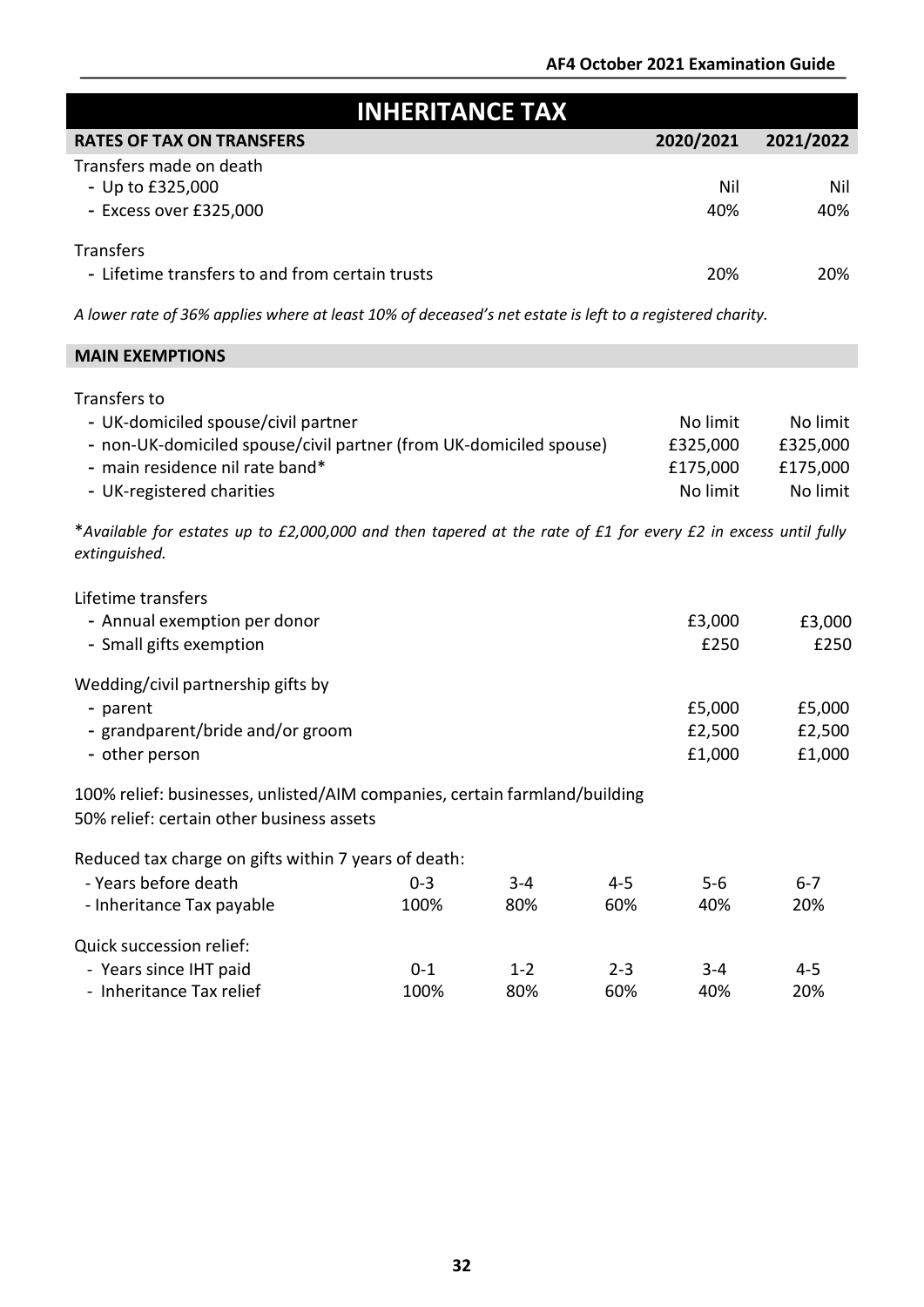# **PRIVATE VEHICLES USED FOR WORK**

**2020/2021 Rates 2021/2022 Rates**

#### **Cars**

On the first 10,000 business miles in tax year 45p per mile 45p per mile 45p per mile Each business mile above 10,000 business miles 25p per mile 25p per mile<br>
24p per mile 24p per mile 24p per mile **Motorcycles**<br> **Bicycles**<br>
20p per mile 20p per mile<br>
20p per mile 20p per mile **Bicycles** 20p per mile 20p per mile

| 45p per mile | 45p per mi |
|--------------|------------|
| 25p per mile | 25p per m  |
| 24p per mile | 24p per m  |
| 20p per mile | 20p per mi |

| <b>MAIN CAPITAL AND OTHER ALLOWANCES</b> |  |
|------------------------------------------|--|
|                                          |  |
|                                          |  |

|                                                                             | 2020/2021 | 2021/2022             |
|-----------------------------------------------------------------------------|-----------|-----------------------|
| Plant & machinery (excluding cars) 100% annual investment allowance         |           |                       |
| (first year)                                                                |           | £1,000,000 £1,000,000 |
| Plant & machinery (reducing balance) per annum                              | 18%       | 18%                   |
| Patent rights & know-how (reducing balance) per annum                       | 25%       | 25%                   |
| Certain long-life assets, integral features of buildings (reducing balance) |           |                       |
| per annum                                                                   | 6%        | 6%                    |
| Energy & water-efficient equipment                                          | 100%      | 100%                  |
| Zero emission goods vehicles (new)                                          | 100%      | 100%                  |
| Electric charging points                                                    | 100%      | 100%                  |
| Qualifying flat conversions, business premises & renovations                | 100%      | 100%                  |

**Motor cars:** Expenditure on or after 1 April 2016 (Corporation Tax) or 6 April 2016 (Income Tax)

| $CO2$ emissions of g/km: | 50 or less* | 51-110           | 111 or more      |
|--------------------------|-------------|------------------|------------------|
| Capital allowance:       | 100%        | 18%              | 6%               |
|                          | first year  | reducing balance | reducing balance |

\**If new*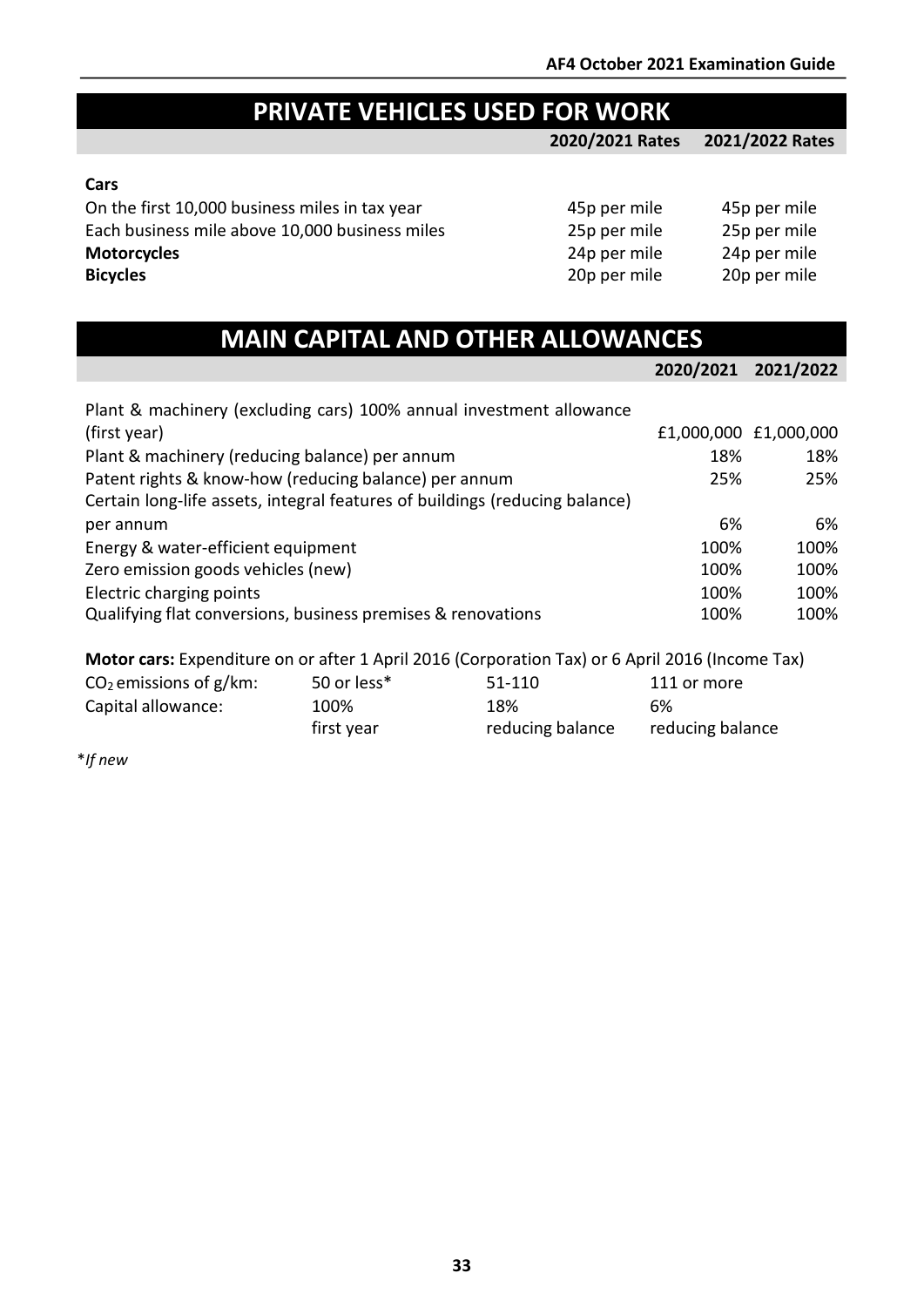# **MAIN SOCIAL SECURITY BENEFITS 2020/2021 2021/2022** Child Benefit First child **£** 21.05 **£** 21.15 Subsequent children 13.95 14.00 Guardian's allowance and the 17.90 18.00 Employment and Support Allowance Assessment Phase Age 16 - 24 Up to 58.90 Up to £59.20 Aged 25 or over Up to 74.35 Up to £74.70 Main Phase Work Related Activity Group Up to 74.35 Up to 104.40 Support Group Up to 113.55 Up to 114.10 Attendance Allowance Manusculi Lower rate Manusculi and the S9.70 60.00 Higher rate 89.15 89.60 Basic State Pension Single 134.25 137.60 Married 268.50 275.20 New State Pension Single 175.20 179.60 Pension Credit Single person standard minimum guarantee 173.75 177.10 Married couple standard minimum guarantee 265.20 270.30 Maximum savings ignored in calculating income 10,000.00 10,000.00 Bereavement Support Payment Higher rate – First payment 3,500.00 3,500.00 Higher rate – monthly payment 350.00 350.00 Lower rate – First payment 2,500.00 2,500.00 Lower rate – monthly payment 100.00 100.00 Jobseeker's Allowance  $\angle$  Age 18 - 24 58.90 59.20 Age 25 or over 74.35 74.70 Statutory Maternity, Paternity and Adoption Pay 151.97